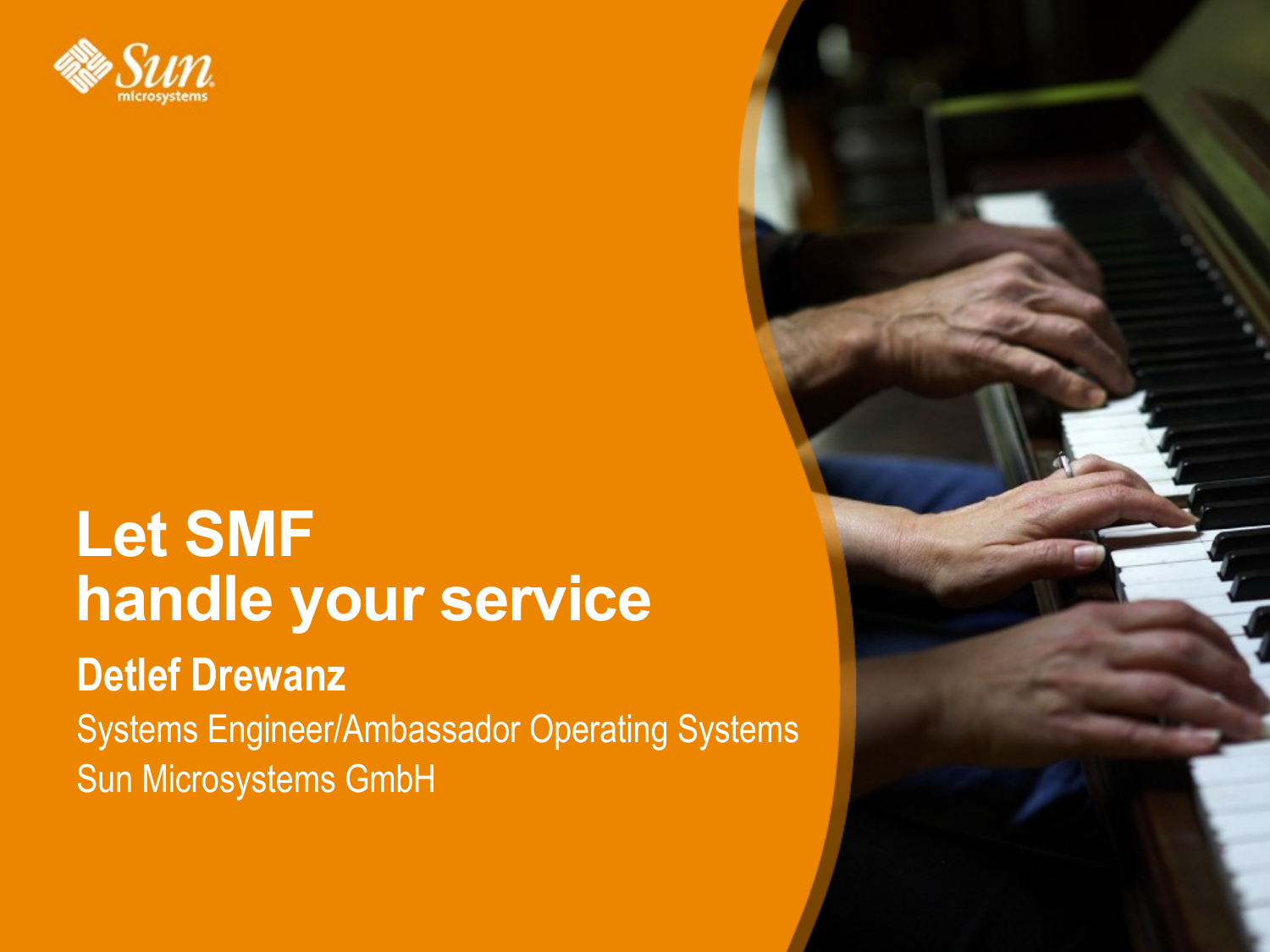

## **Agenda**

- Motivation for SMF
- SMF: Core concepts and terminology
- Creating your own service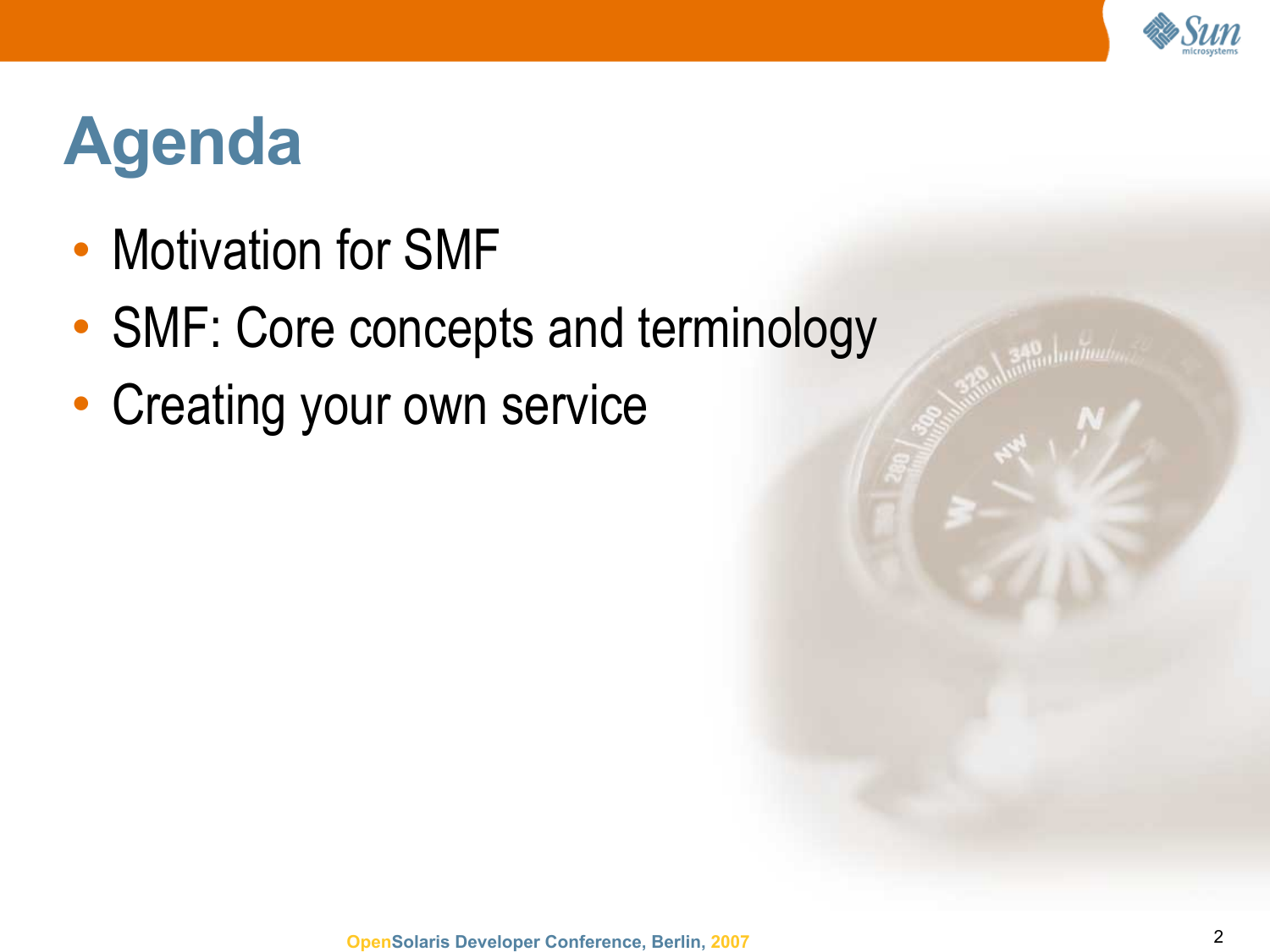

#### **First time Developer Impressions About SMF**

- What is that manifest loading during boot ?
- Can I switch this off?
- Where are all the /etc/init.d scripts?
- Please give me my rc?.d back !
- What the heck is a manifest?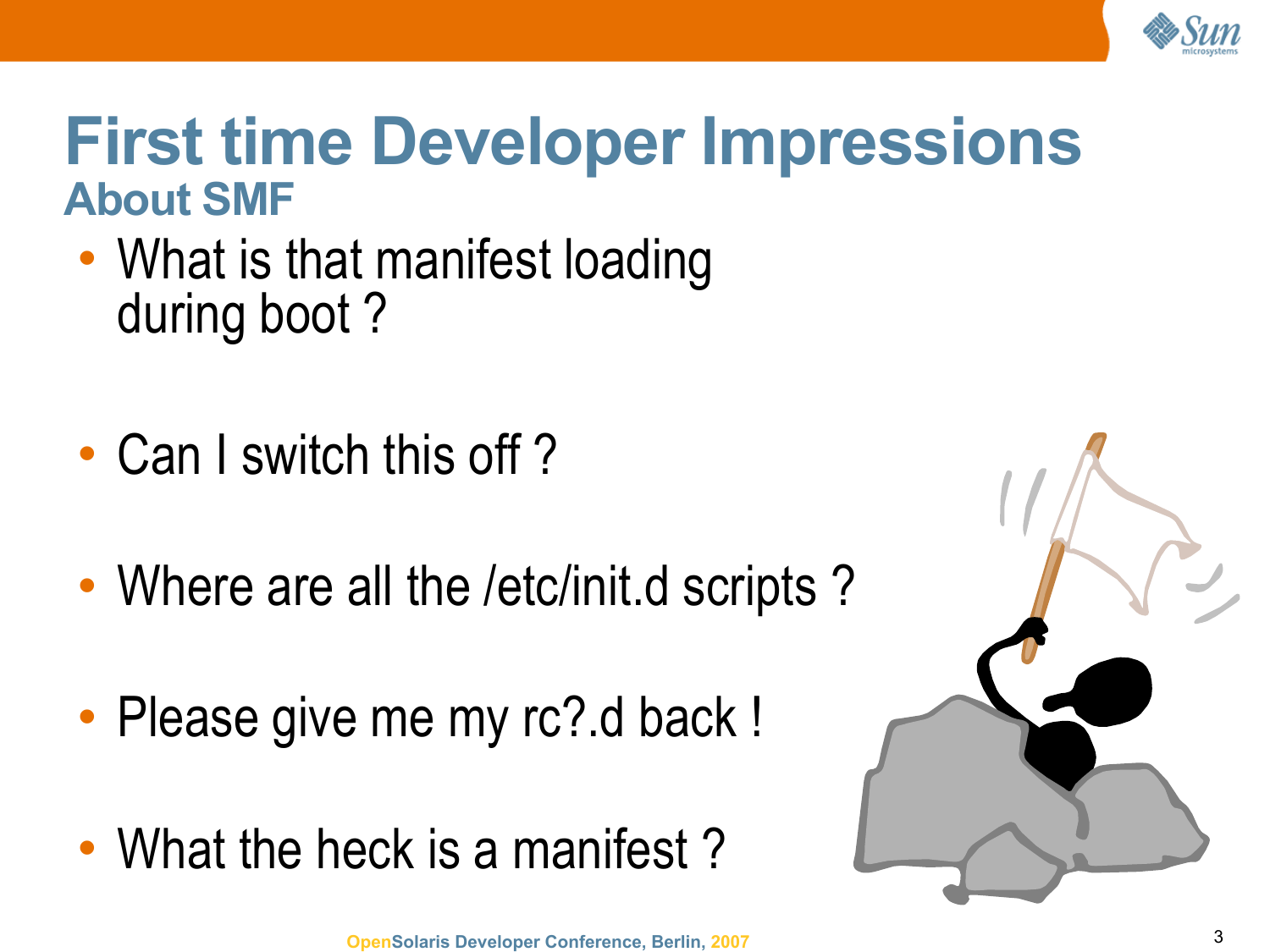

### **SMF**

- Yes, it's new
- **But:** Learn about SMF and realize new ways to develop, deploy and manage services



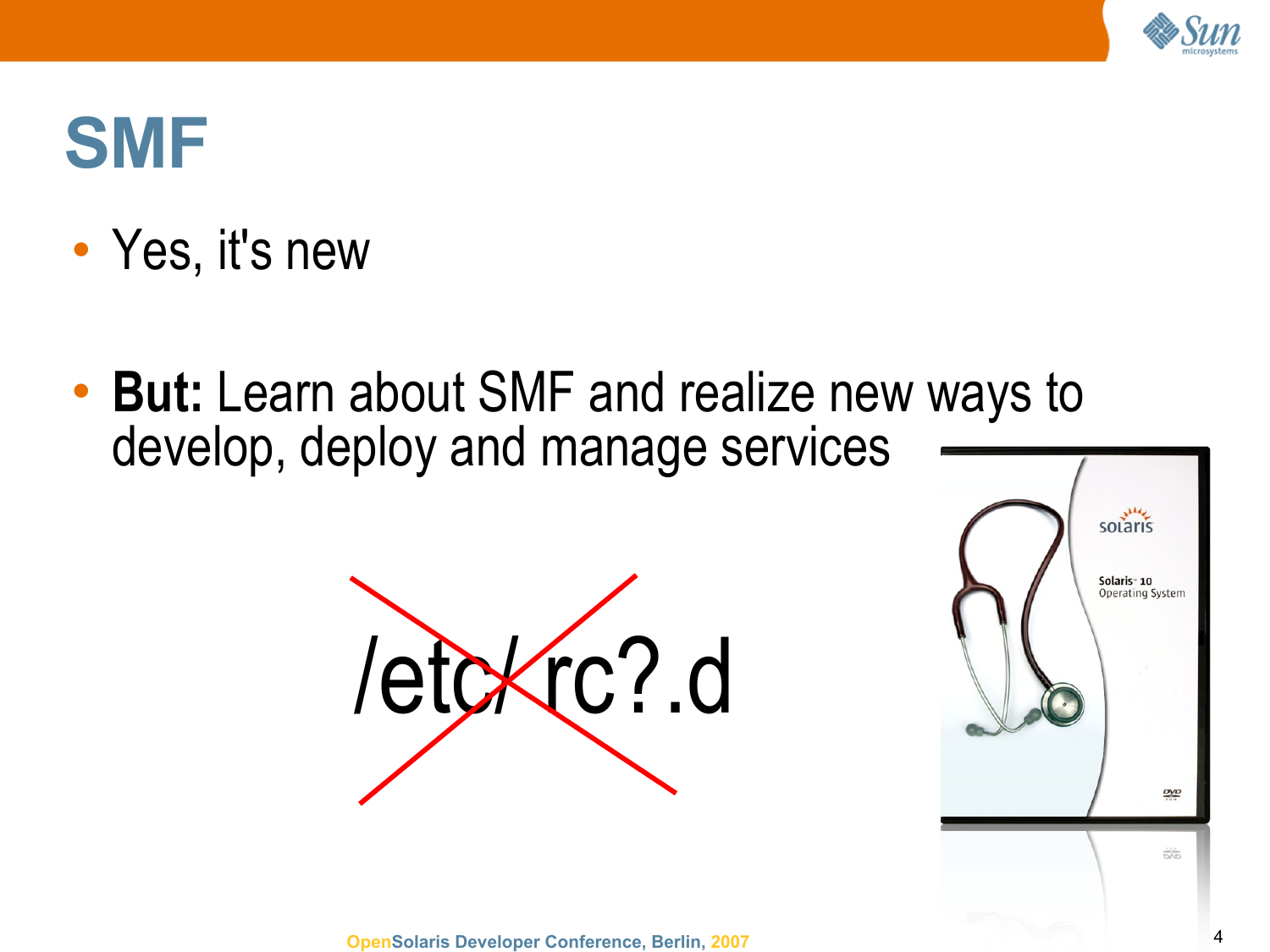

# **Service Management in Solaris**

- Common Service Management framework
	- > Start/Stop all services in Solaris from boot
	- > Service dependencies
	- > Parallel Service startup during boot
	- > Automated restart of services
	- > Securely delegate tasks to non-root users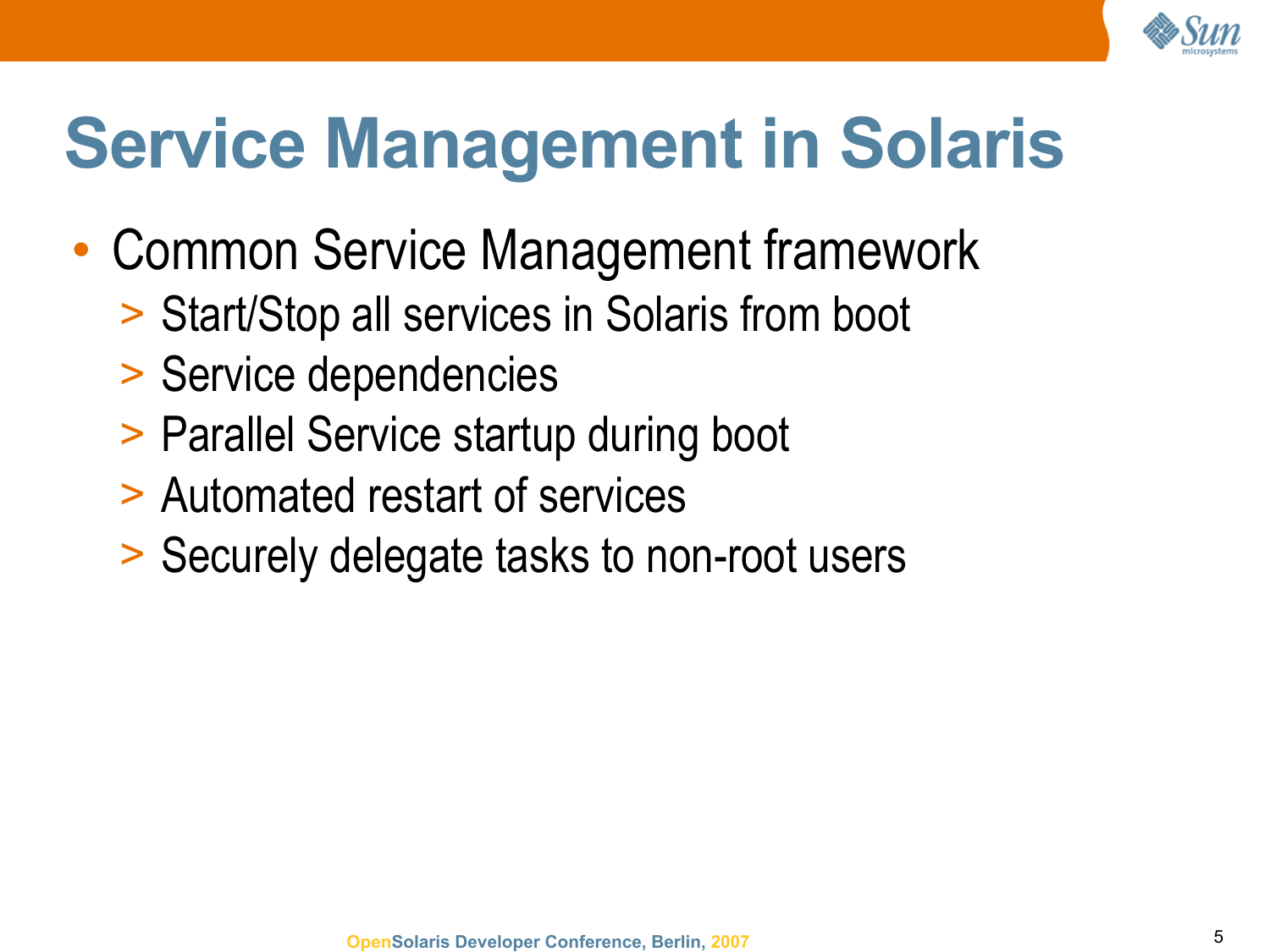

## **Dependencies, Dependents, Milestones**



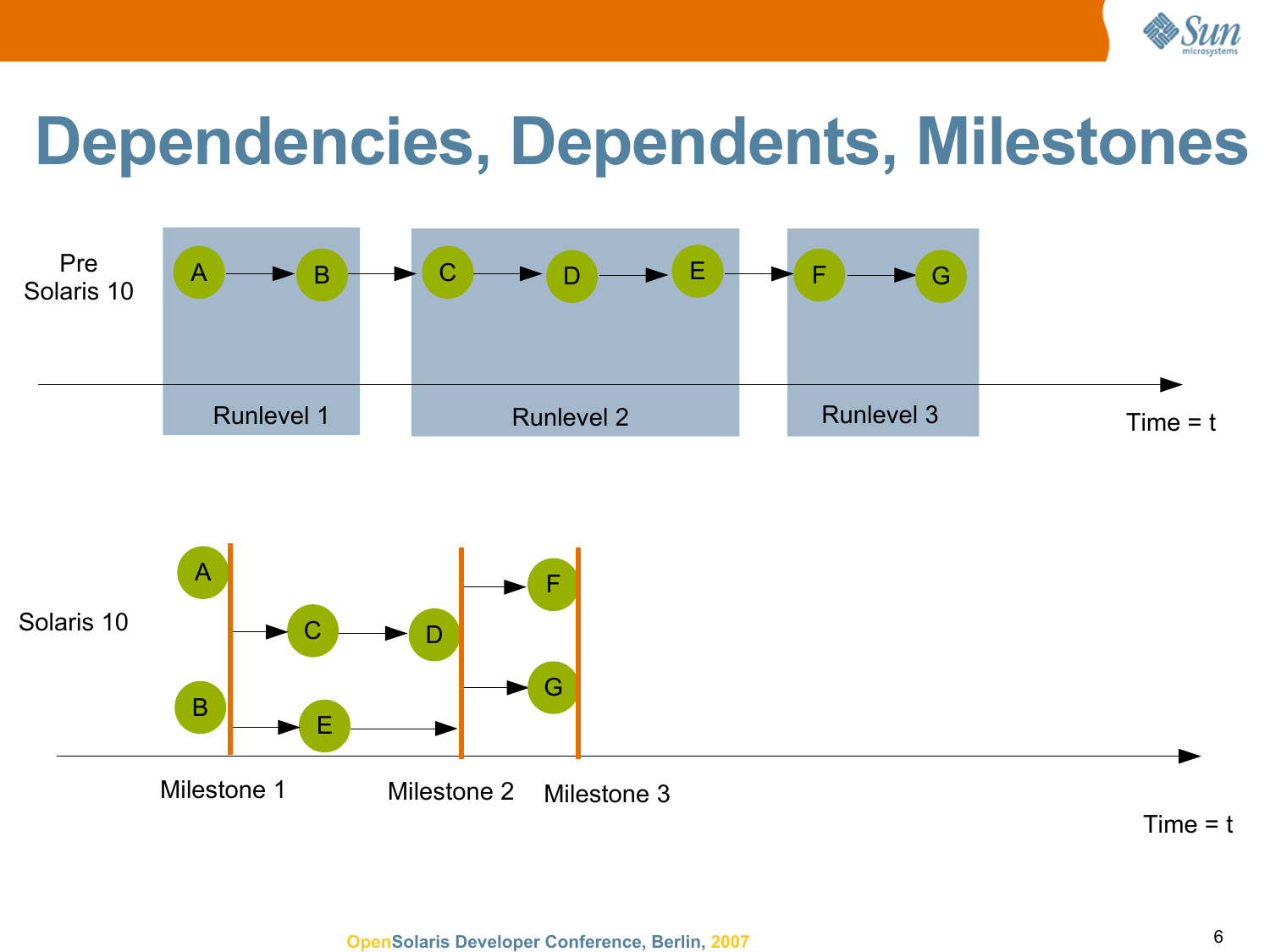

# **Service Management in Solaris**

- Common Service Management framework
	- > Start/Stop all services in Solaris from boot
	- > Service dependencies
	- > Parallel Service startup during boot
	- > Automated restart of services
	- > Securely delegate tasks to non-root users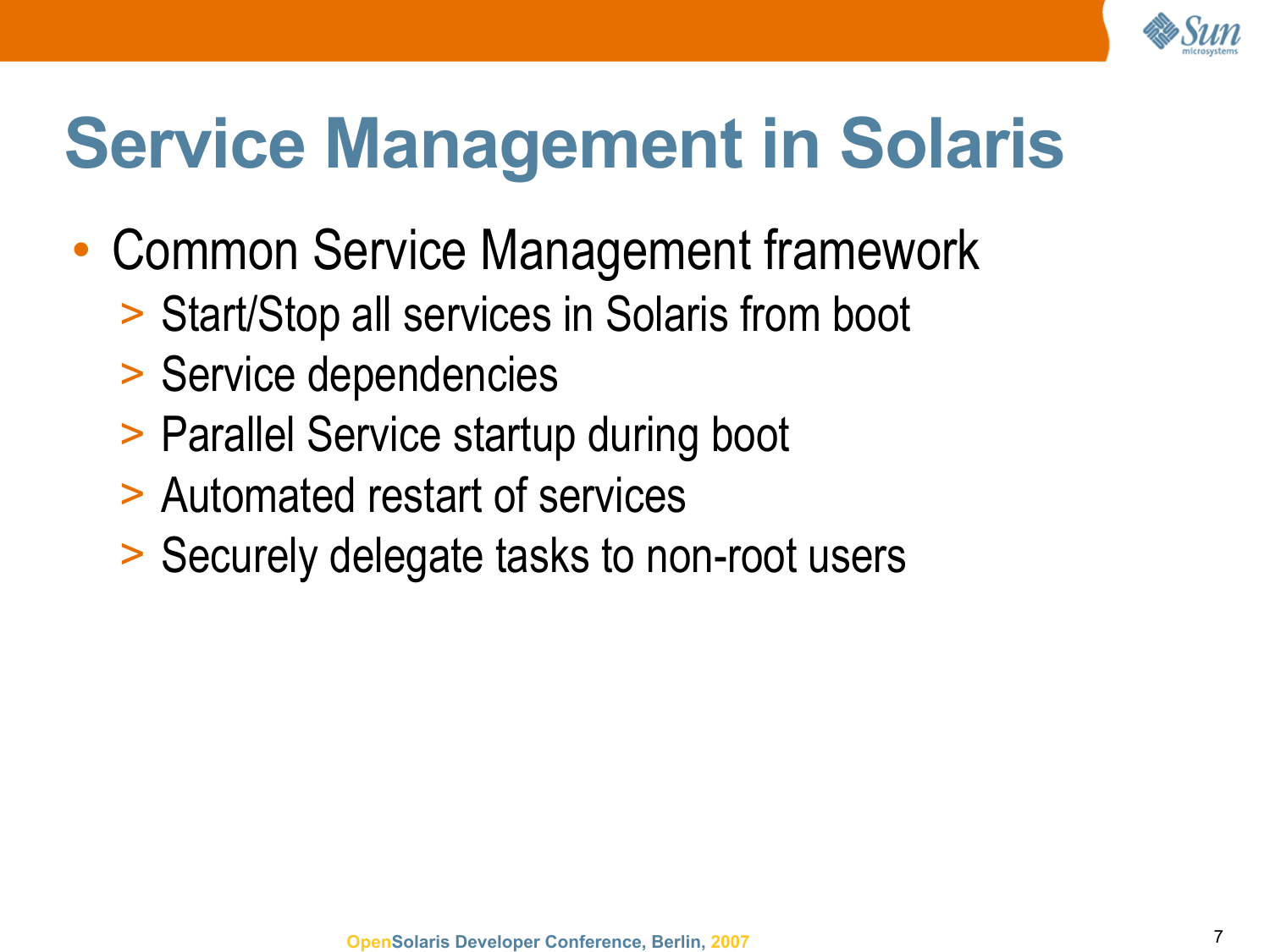

# **Service Management in Solaris**

- Common Service Development and Deployment framework
	- > Service Manifests
	- > Handling for Upgrade and Patch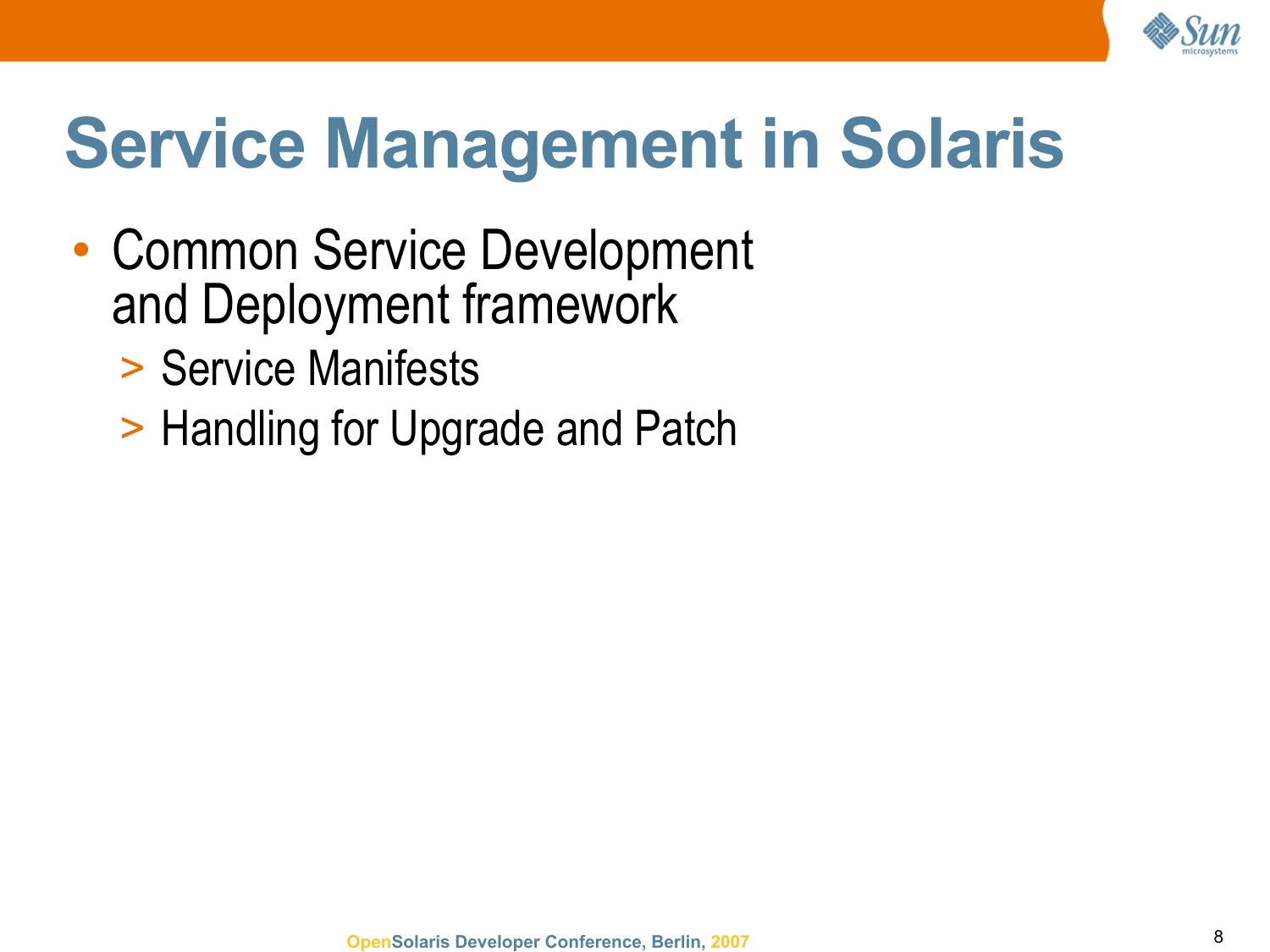

## **What is a Service ?**

Definition:

 A long lived software object with a well-defined state, error boundary, definition of start and stop, and relationship to other services. A service is often critical to operation of system or fulfillment of business objectives.

- Define/Describe by service manifest
- A single process or a grouping of other services
- A status of a device
- A set of configuration files
- Management utilities

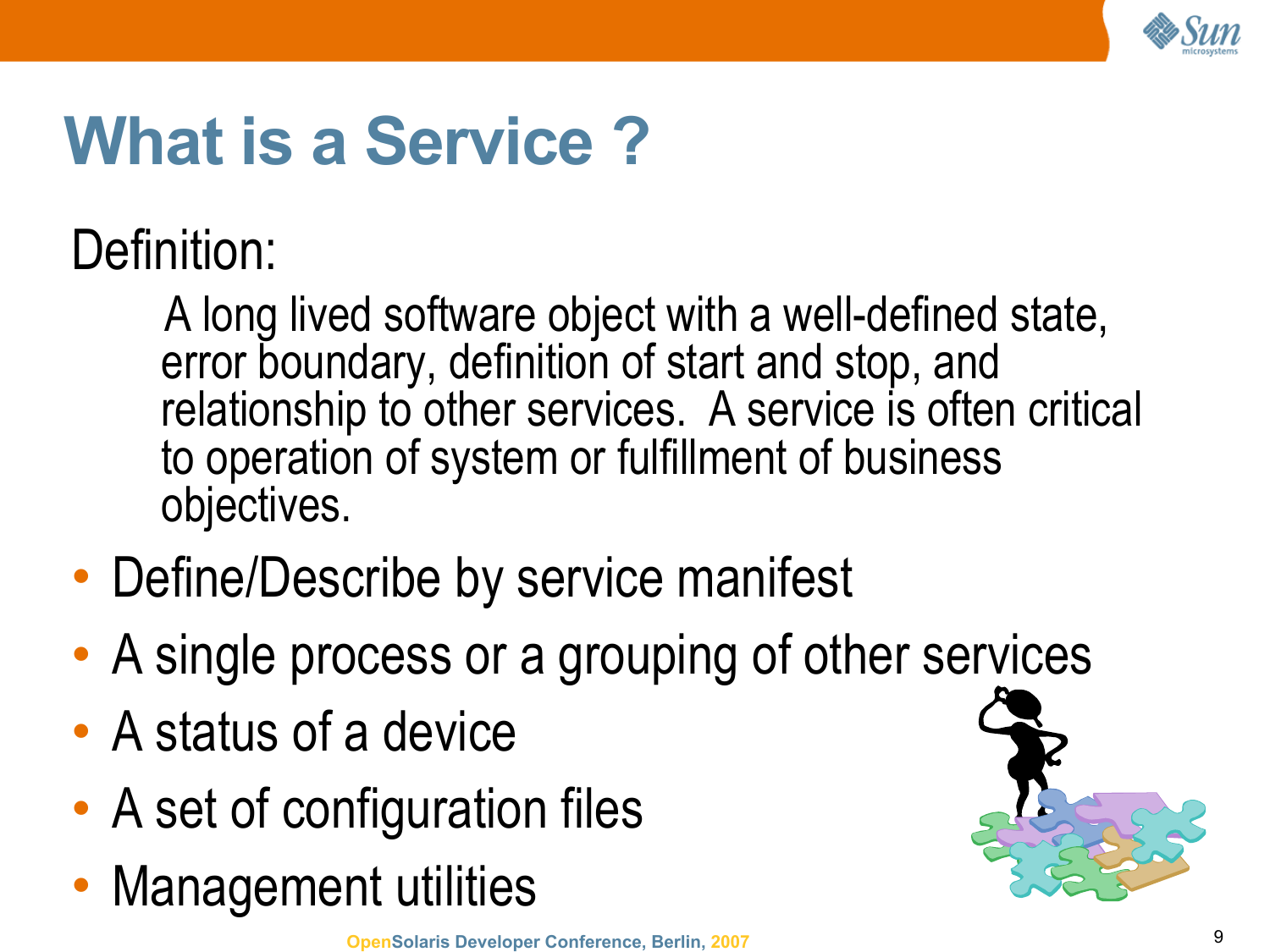

#### **Service Names How to identify a service ?**

• FMRI - Fault Managed Resource ID

### **svc:/network/ssh:default**

#### Descriptive name Instance

#### Functional categories:

|                 |                          | Application - traditional daemons    |
|-----------------|--------------------------|--------------------------------------|
| Device          |                          | useful for dependencies              |
| Milestone       |                          | - similar to SVR4 run levels         |
| <b>Network</b>  | $\sim$ $-$               | network services                     |
| <b>Platform</b> | $\overline{\phantom{0}}$ | platform specific services           |
| System          | $\frac{1}{2}$            | platform independent system services |
| <b>Site</b>     | $\overline{\phantom{0}}$ | site services                        |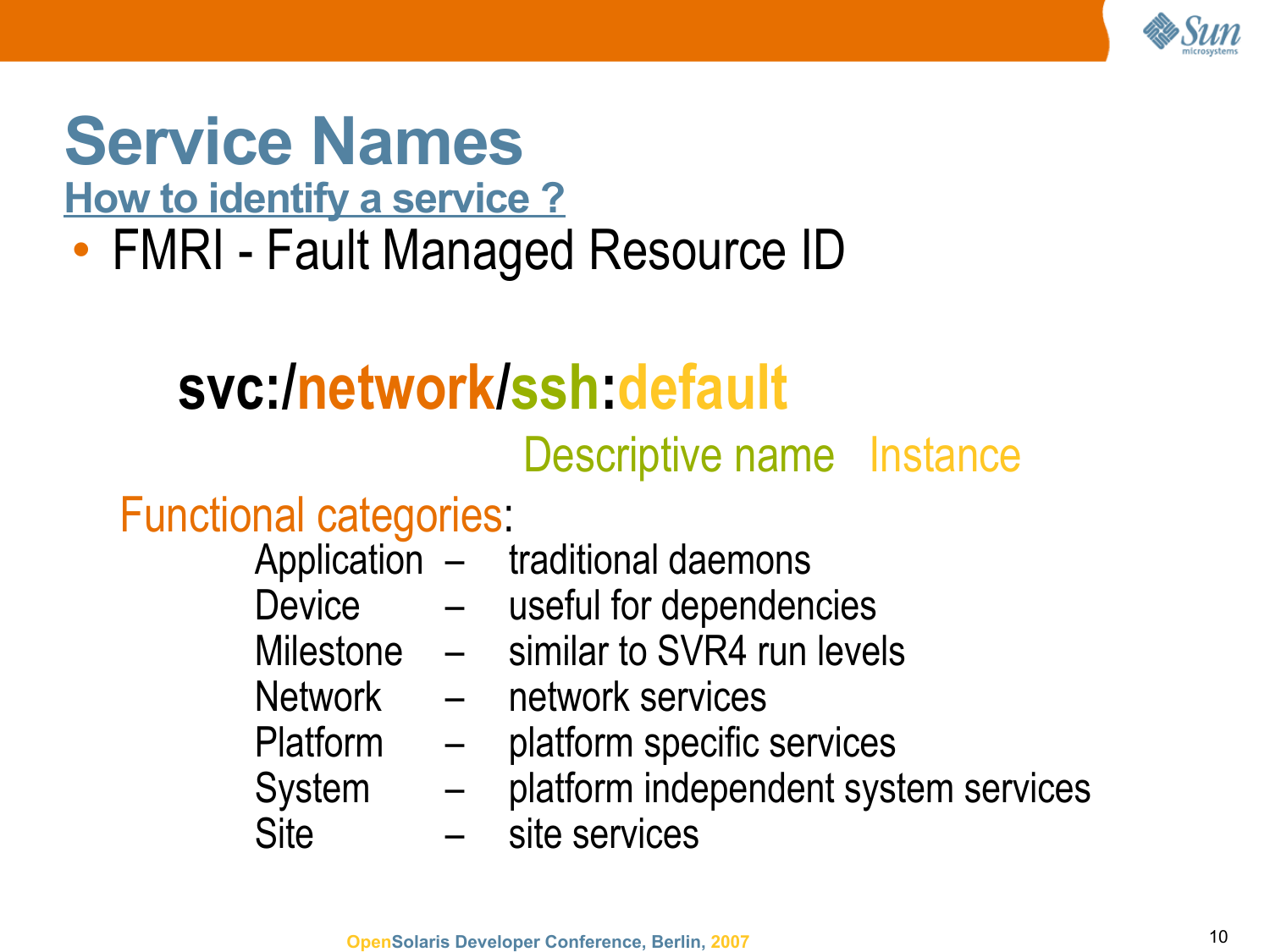

#### **Service Manifests How to describe a service ?**

- Service Manifeste (XML) define Services
	- > Place into /var/svc/manifest/<category>
	- > FMRI as name
	- > Define dependencies and dependents
	- > Create methods (start/stop/refresh) with special properties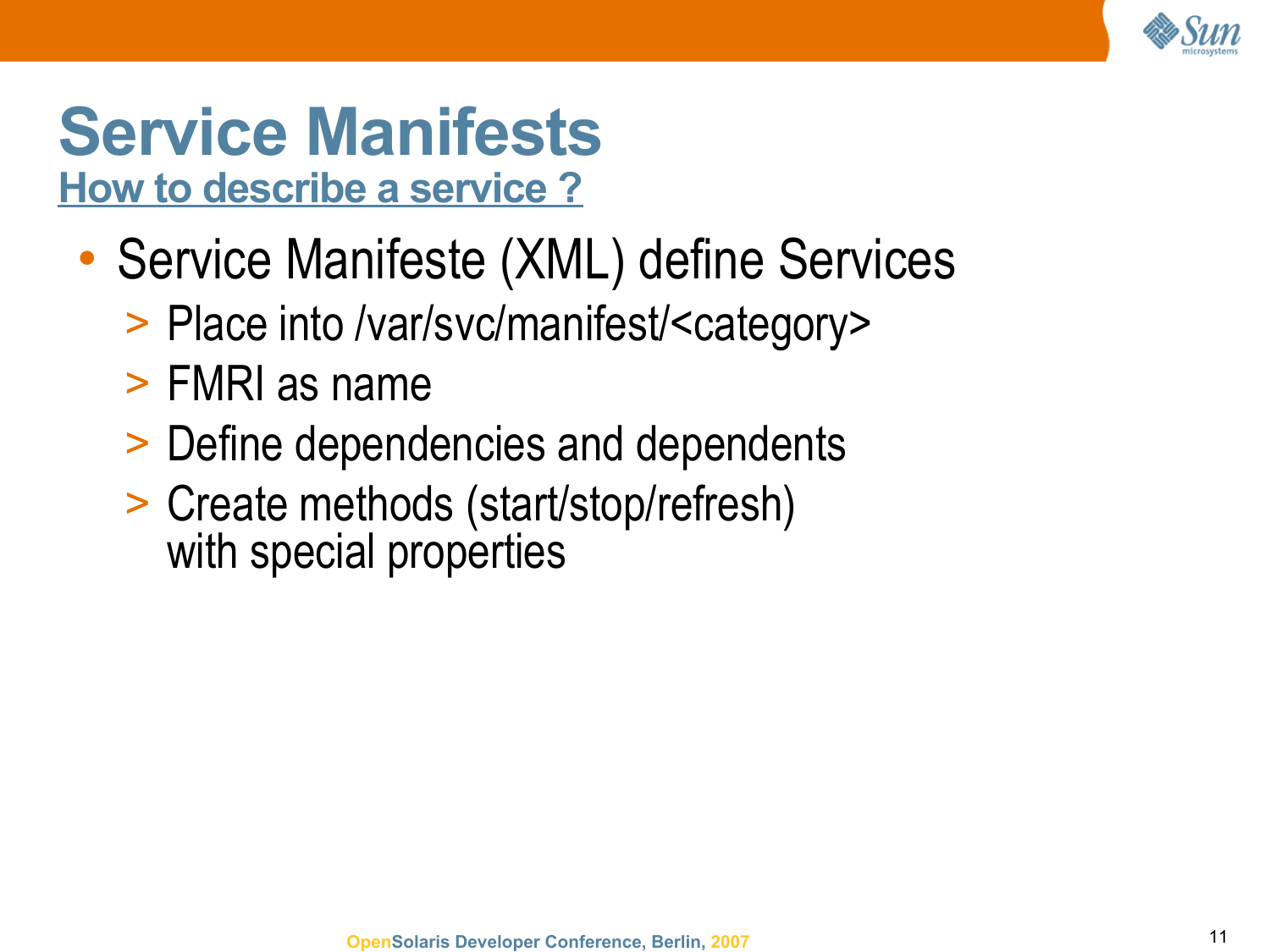

#### **Parts of a Service What all belongs together ? - Example ssh**



/var/svc/manifest/network/ssh.xml







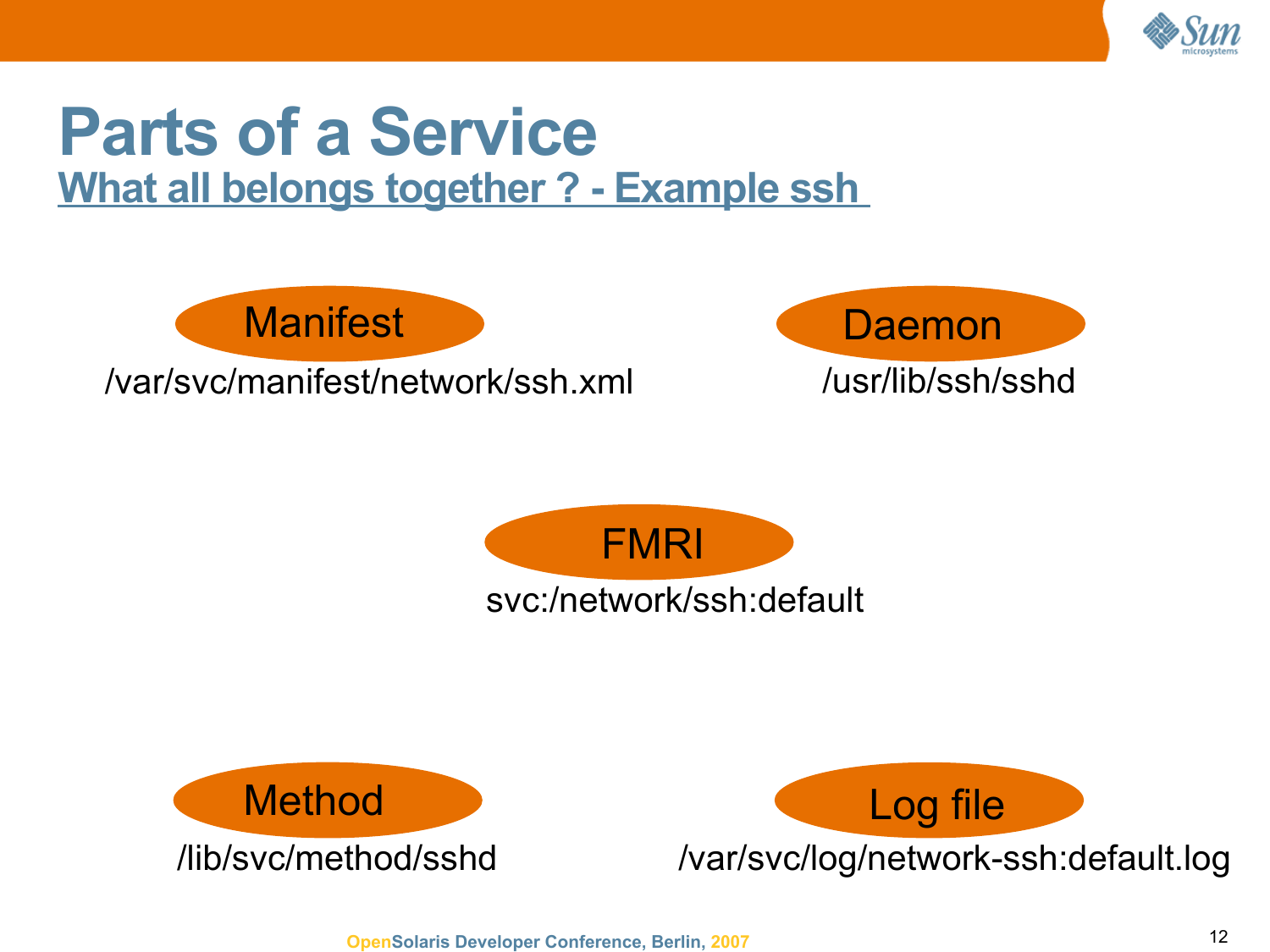

**unTundra** 

## **Agenda**

- Motivation for SMF
- SMF: Core concepts and terminology
- Creating your own service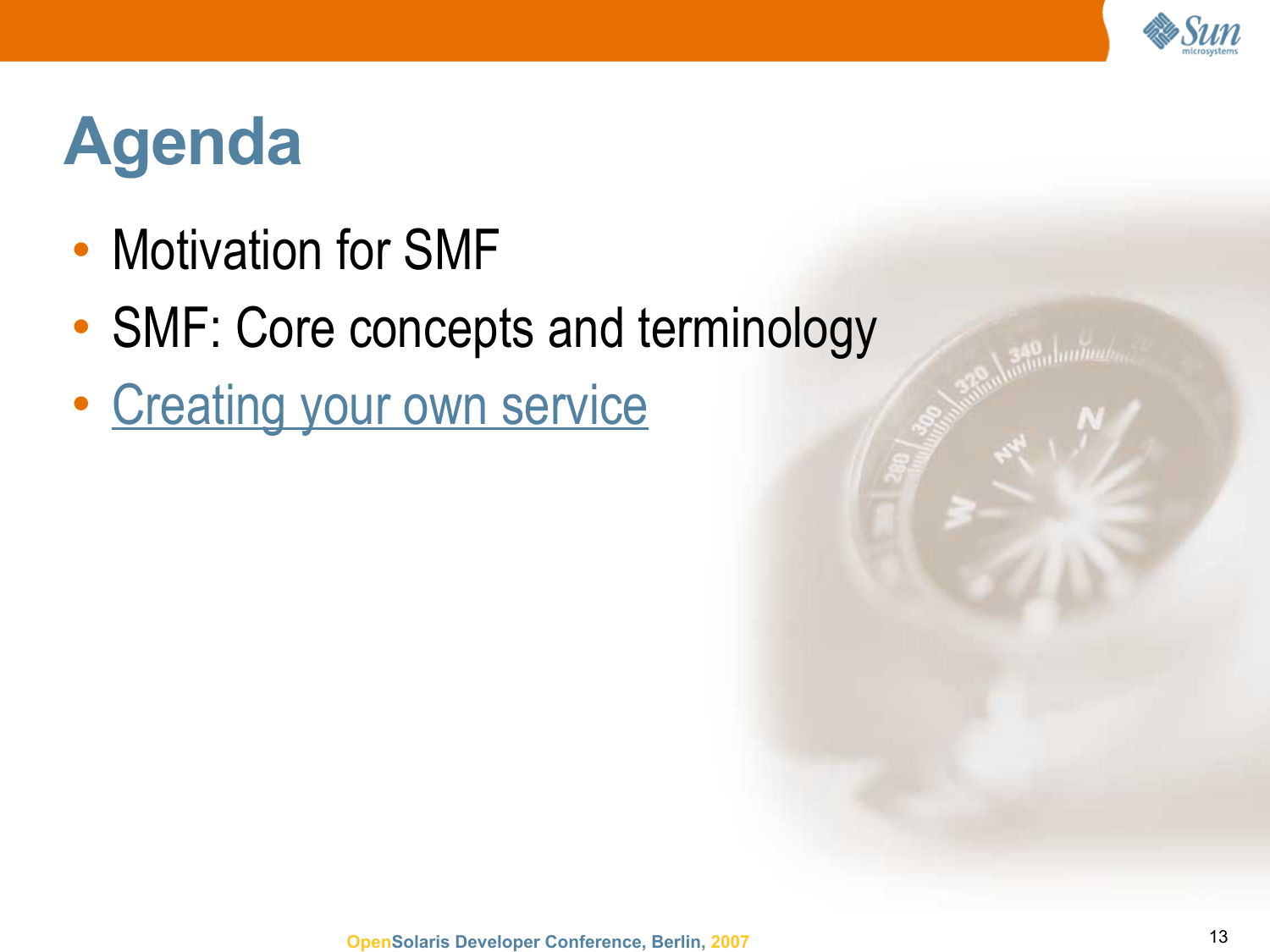

## **Create your own service: Overview**

- Quickstart and Developer Documentation
	- > http://www.sun.com/bigadmin/content/selfheal/sdev\_intro.html
- Create service manifest and service method
- Import manifest
- Test
- Packaging manifest, methods, binaries
- Install Service
- Enable/disable/configuration/modification of Services
- Removal of services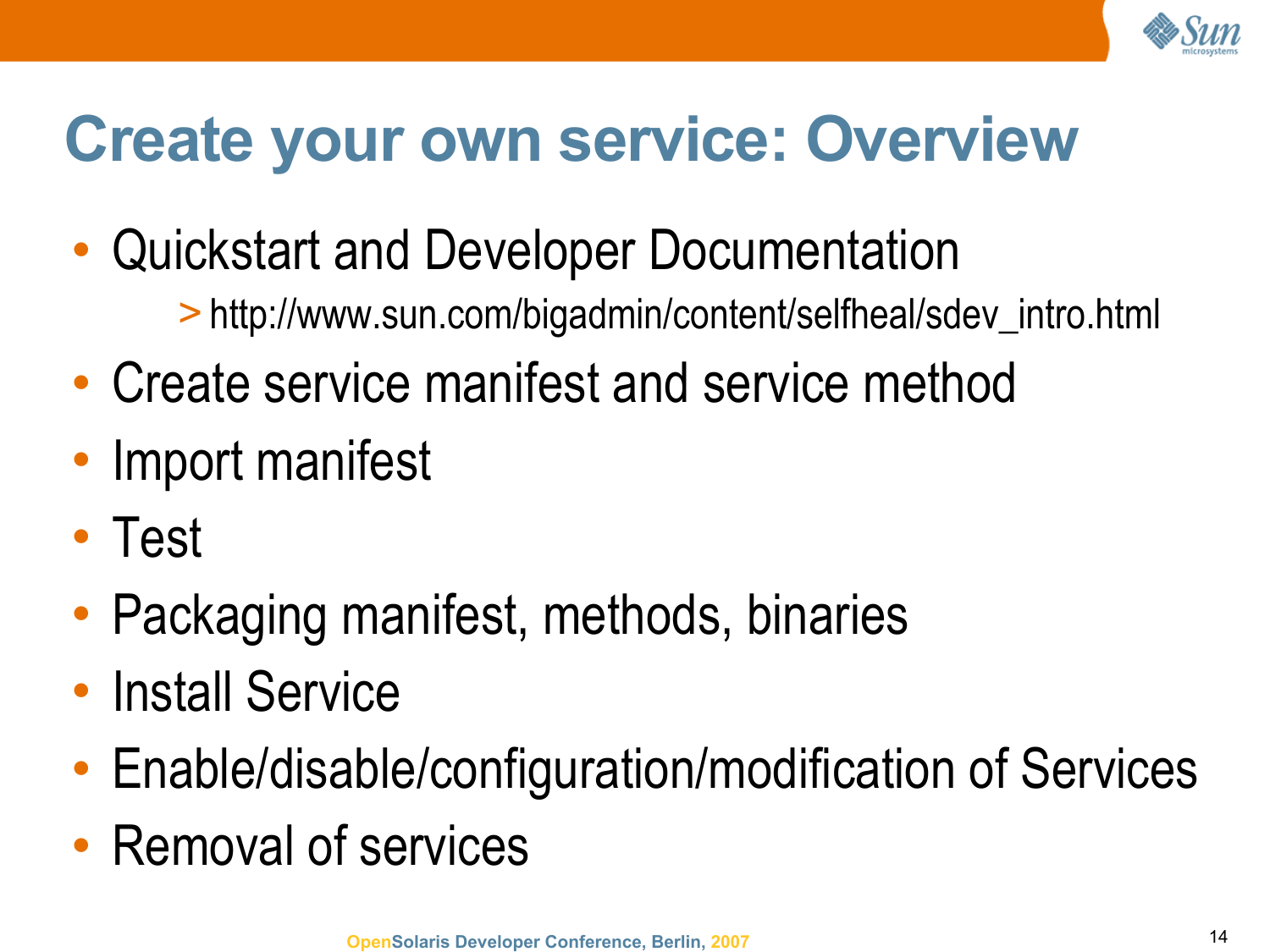

### **Create your manifest**

- Service Definition service\_bundle(4)
- To create your own, maybe use+modify an existing > Or use **inetconv -i** to import from /etc/inetd.conf
- Think about and place into right category
- /var/svc/manifest/<category>
	- application traditional daemons
	- device useful for dependencies
	- milestone– similar to SVR4 run levels
	-
	- network network services
	-
	-
	-
- 
- platform platform specific services
- system platform independent system services
- site site services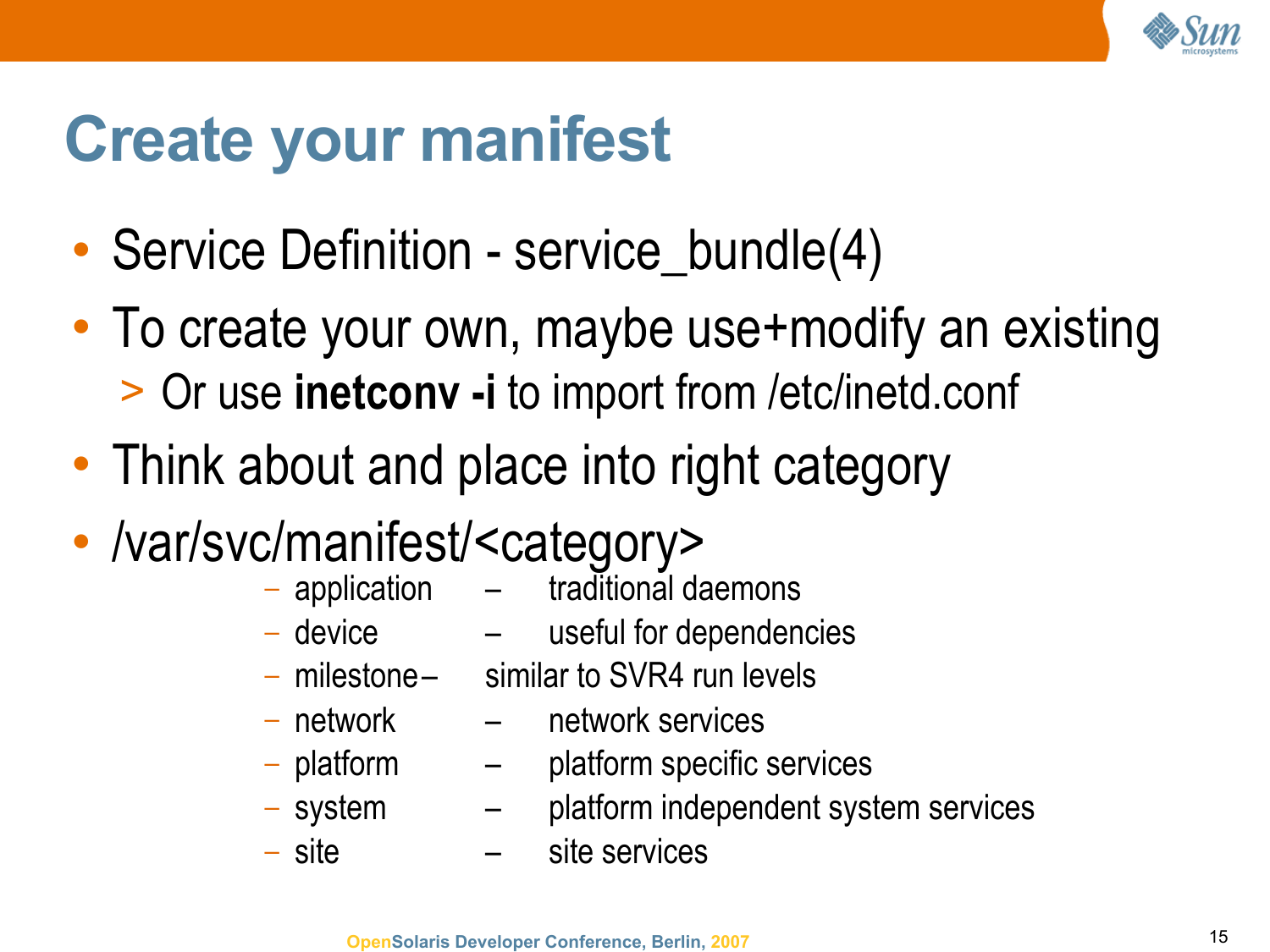

## **Basic structure service manifest**

| $\gamma$ xml version="1.0"?><br>service_bundle SYSTEM "/usr/share/lib/xml/dtd/service_bundle.dtd.1"<br><service_bundle name="osdevcon" type="manifest"></service_bundle> |                            |
|--------------------------------------------------------------------------------------------------------------------------------------------------------------------------|----------------------------|
| <service< td=""><td></td></service<>                                                                                                                                     |                            |
| name='site/osdevcon'<br>type='service'<br>version='1'><br><create_default_instance enabled="false"></create_default_instance>                                            | <b>General definitions</b> |
| <single_instance></single_instance>                                                                                                                                      |                            |
| <dependency><br/></dependency>                                                                                                                                           | <b>Dependencies</b>        |
| <dependent></dependent>                                                                                                                                                  |                            |
|                                                                                                                                                                          | <b>Dependents</b>          |
|                                                                                                                                                                          |                            |
| <exec_method><br/></exec_method>                                                                                                                                         | <b>Exec method</b>         |
| <property_group></property_group>                                                                                                                                        | <b>Property groups</b>     |
| <br><template></template>                                                                                                                                                |                            |
|                                                                                                                                                                          | <b>Template</b>            |
|                                                                                                                                                                          |                            |
|                                                                                                                                                                          |                            |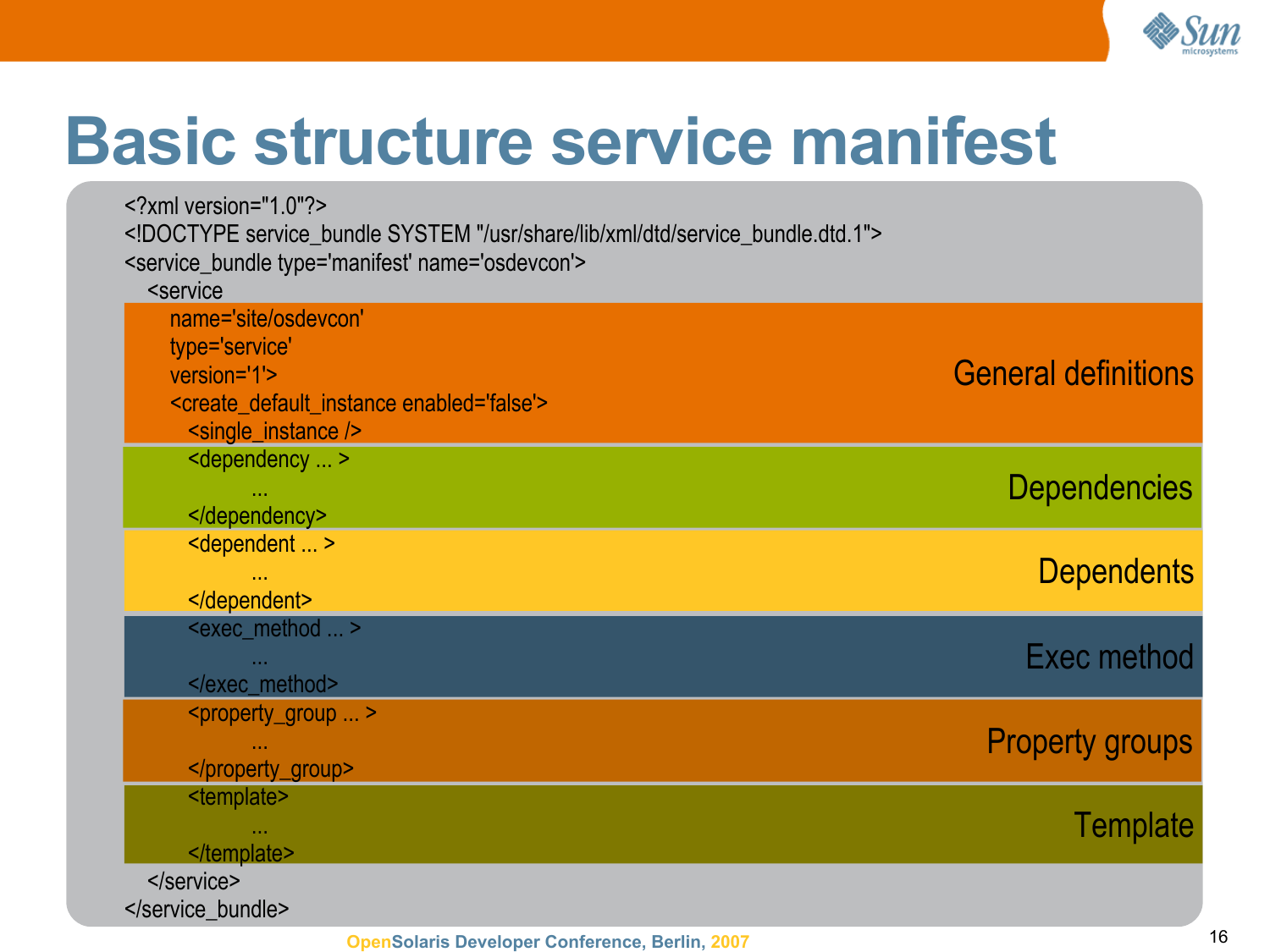

## **Manifest - general definitions**

- XML-file contains service description
	- > Choose a service name

<service name = 'site/osdevcon'

- > Disable the default instance on create <create\_default\_instance enabled='false' />
- > use inetd or master restarter for service

 <restarter> <service\_fmri value='svc:/network/inetd:default' /> </restarter>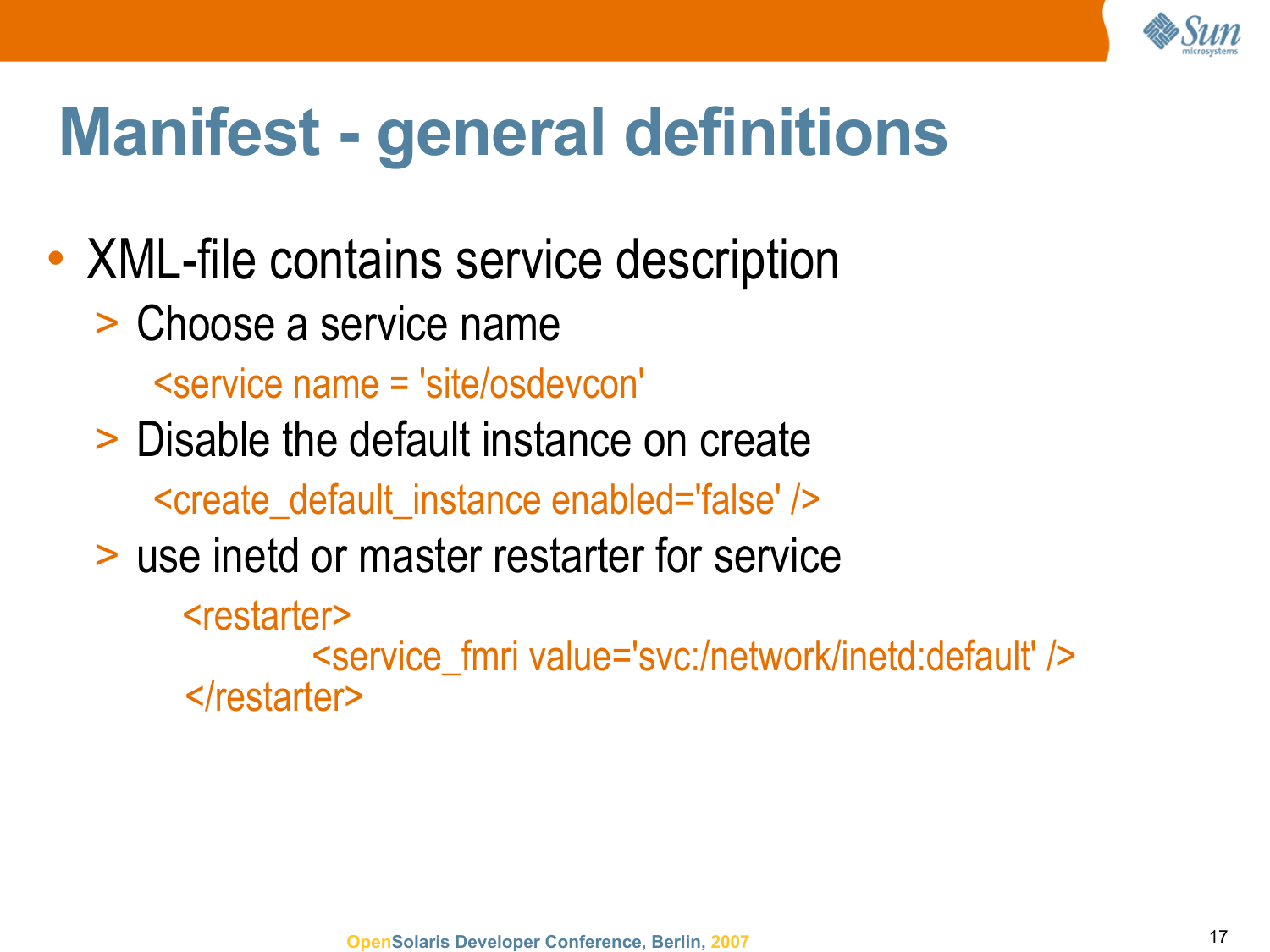

# **Service model**

**Long term worker or short task to do ?**

- if svc. startd is used as master restarter
- wait wait for and restart if child exits
- contract run forever when enabled
	- > default
	- > typical system daemon
- transient no long-running processes
	- > configurations services like cleanup, config loading

<property\_group name='startd' type='framework'> <propval name='duration' type='astring' value='transient' /> </property\_group>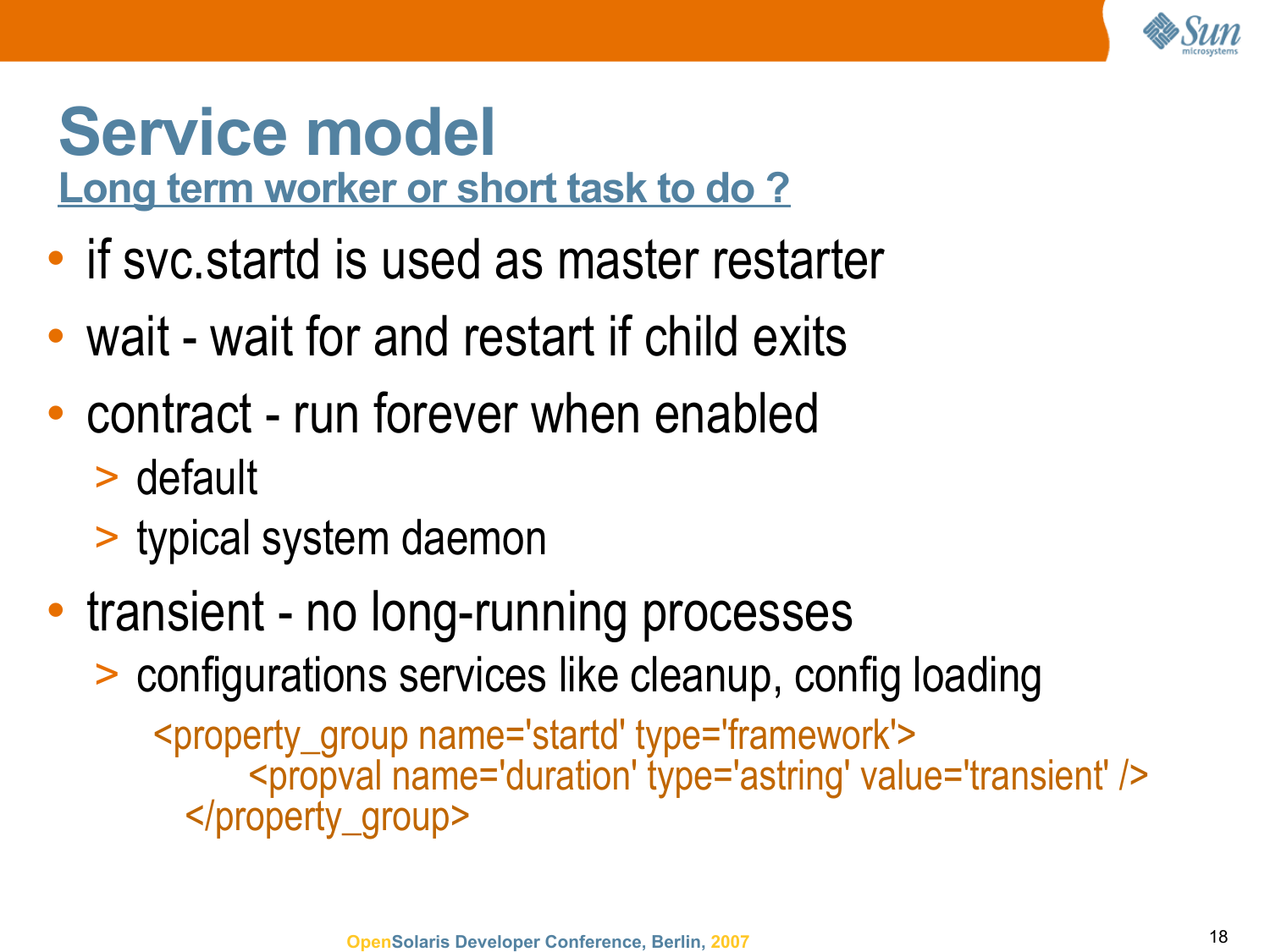

# **Service methods**

**What to do on start/stop/refresh ?**

#### • Exec method - see smf method(5)

<exec\_method type='method' name='start' exec='/etc/opt/svc/method/osdevcon start' timeout\_seconds='60'> <method\_context> <method\_credential user='martin' group='guug' privileges='basic,file\_dac\_write' /> </method\_context> </exec\_method>

- Maybe already there as rc? d scripts
- Think about placing your method scripts !
	- > /lib/svc/method is not always a good place (see zones)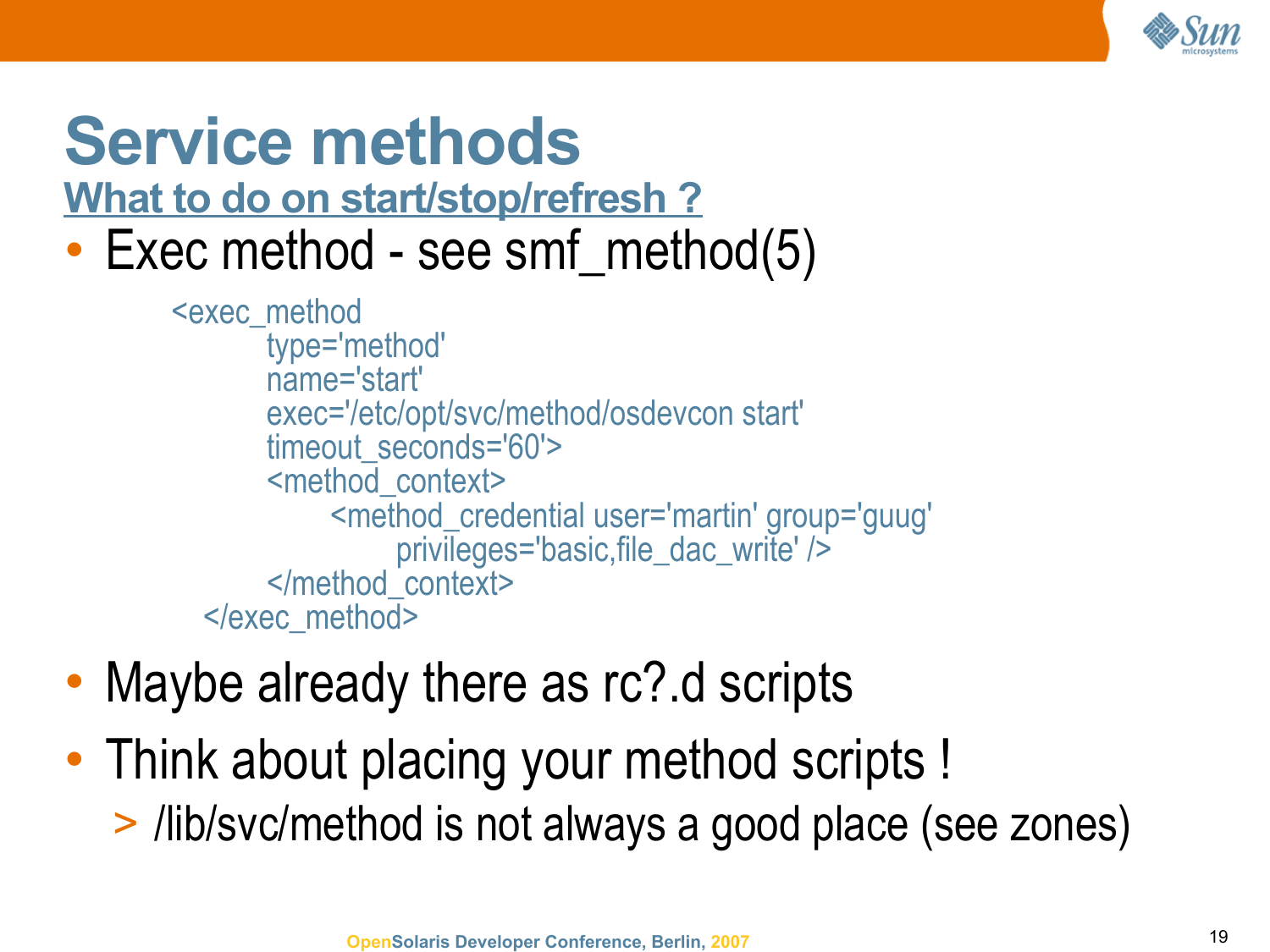

# **SMF security**

#### **Do I need to be root to manage my service ?**

- Delegate service specific responsibilities to users
	- > see rbac(5) and /etc/user\_attr
	- > Fixed keywords in service manifest
		- > action\_authorization can execute method
		- > value\_authorization can change value of existing properties
		- >modify\_authorization change, add, delete properties

```
<property_group name='general' type='framework'>
    <!-- to start stop sshd -->
```

```
 <propval name='action_authorization' type='astring'
      value='solaris.smf.manage.ssh' />
```

```
</property_group>
```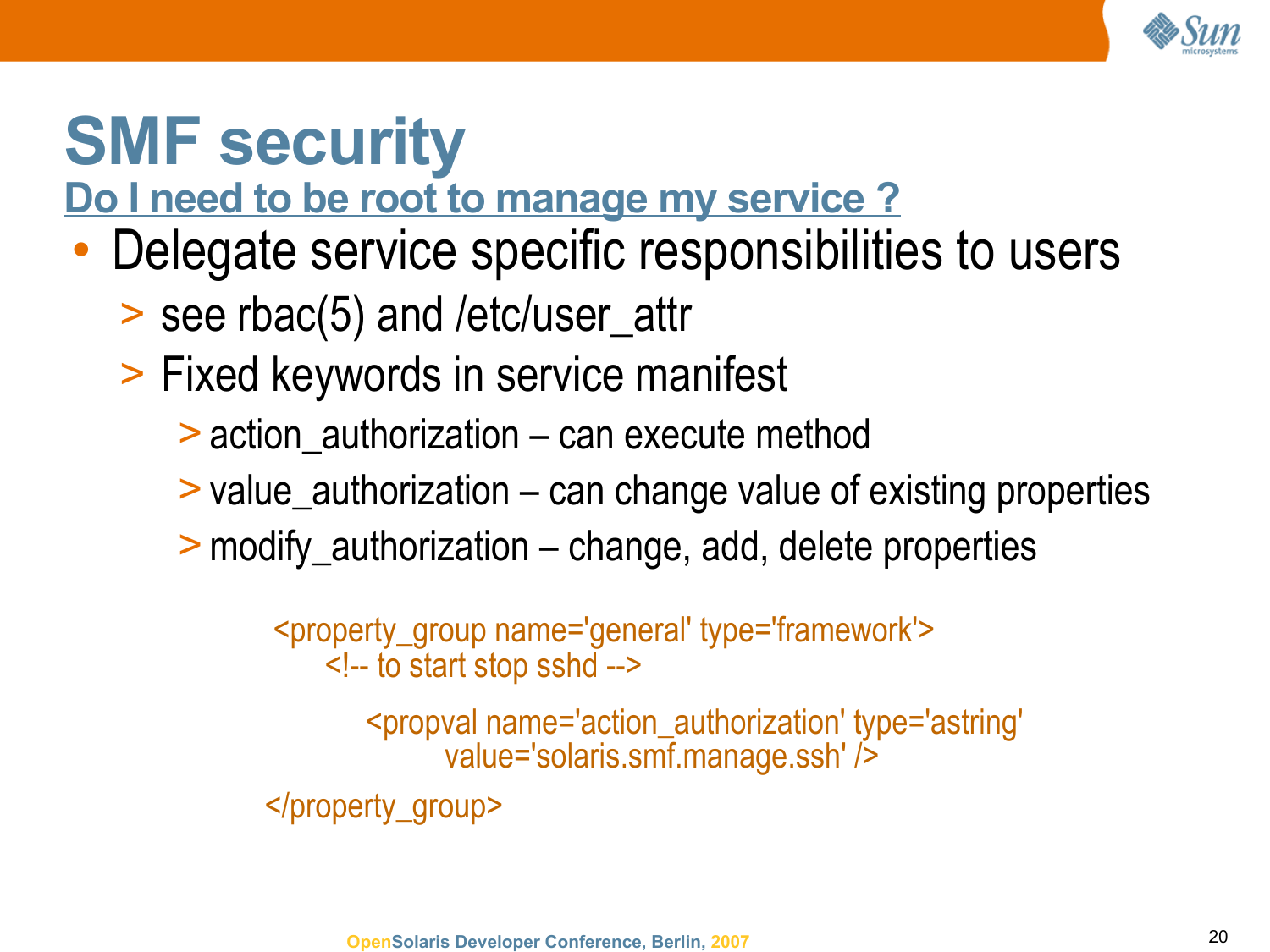

#### **Service dependencies Who will I depend on ?**

- Depend on other SMF managed services or a files
- A dependency can also be a milestone
- Group-status of dependencies
	- > require\_all all must be online or degraded
	- > require\_any at least one online or degraded
	- > optional\_all all are online, disabled, degraded, or in maintenance
	- > exclude\_all all are disabled, in maintenance, or not present (files)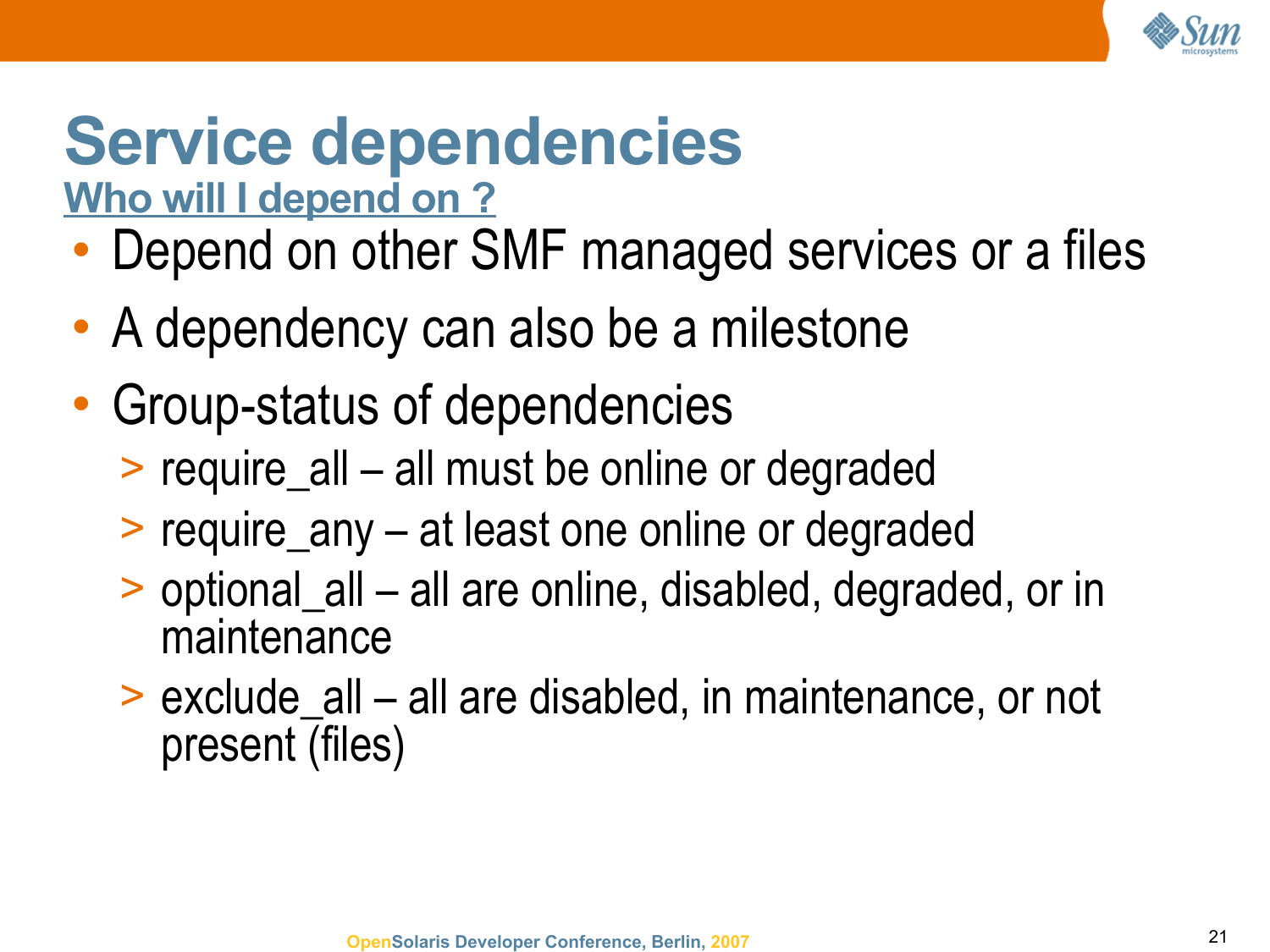

# **Service dependencies (2)**

**What if something happens with my dependency ?**

### • Choices

- > none no action
- > error restart, if dependency had a fault
- > restart restart, if dependency has been restarted
- > refresh- restart, if dependency has been restarted

```
 <dependency
     name='mydependency'
     type='service'
     grouping='require_all'
     restart_on='none'
     <service_fmri value='svc:/my-dependency-service' />
<dependency>
```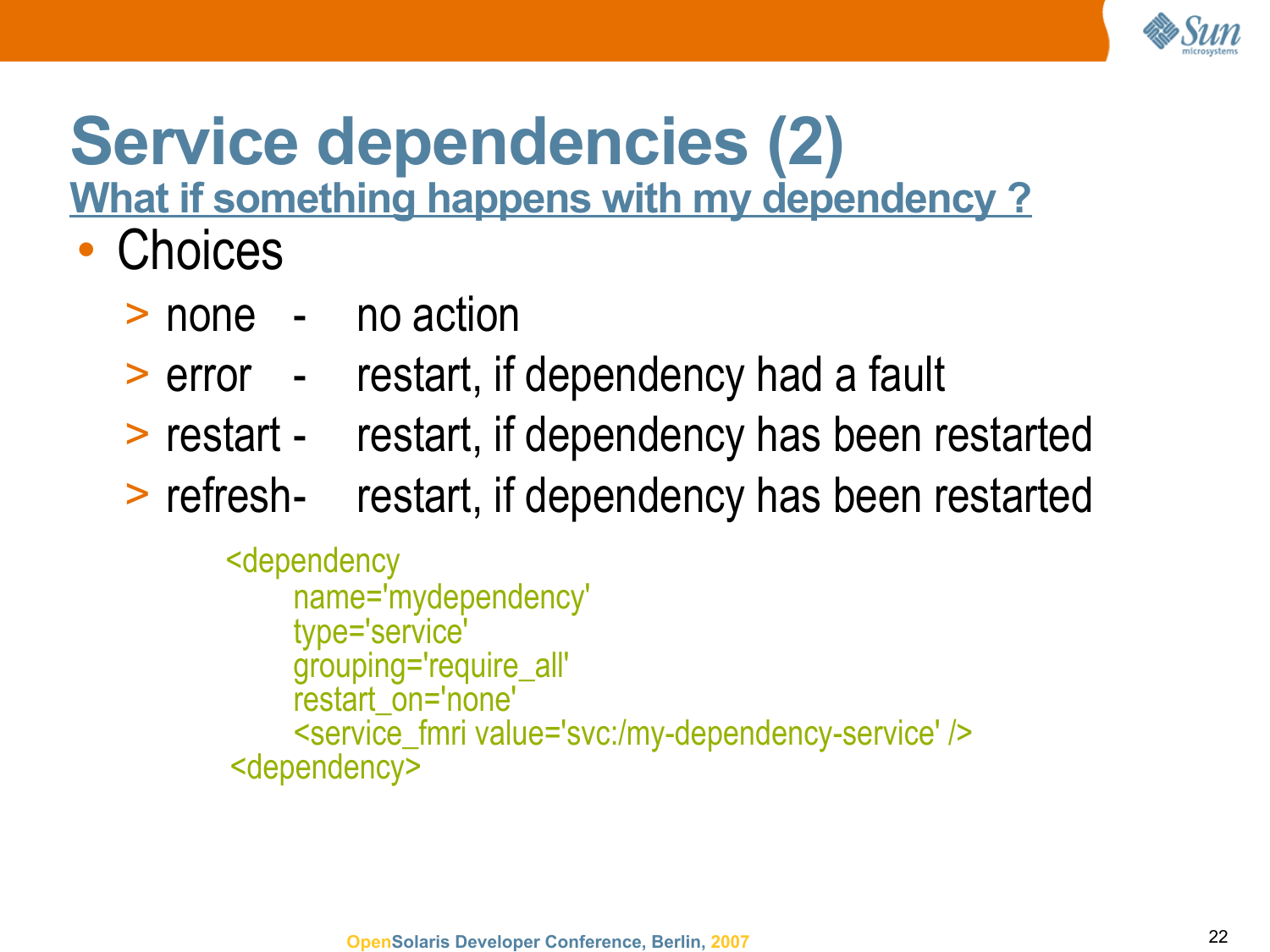

## **Service dependents**

**Can I tell others they should depend on me ?**

• Let other services depend on my service, without changing other manifests or properties

```
 <dependent
   name='mysvc'
   grouping='optional_all'
   restart_on='none'>
   <service_fmri value='svc:/my-dependent' />
<dependent>
```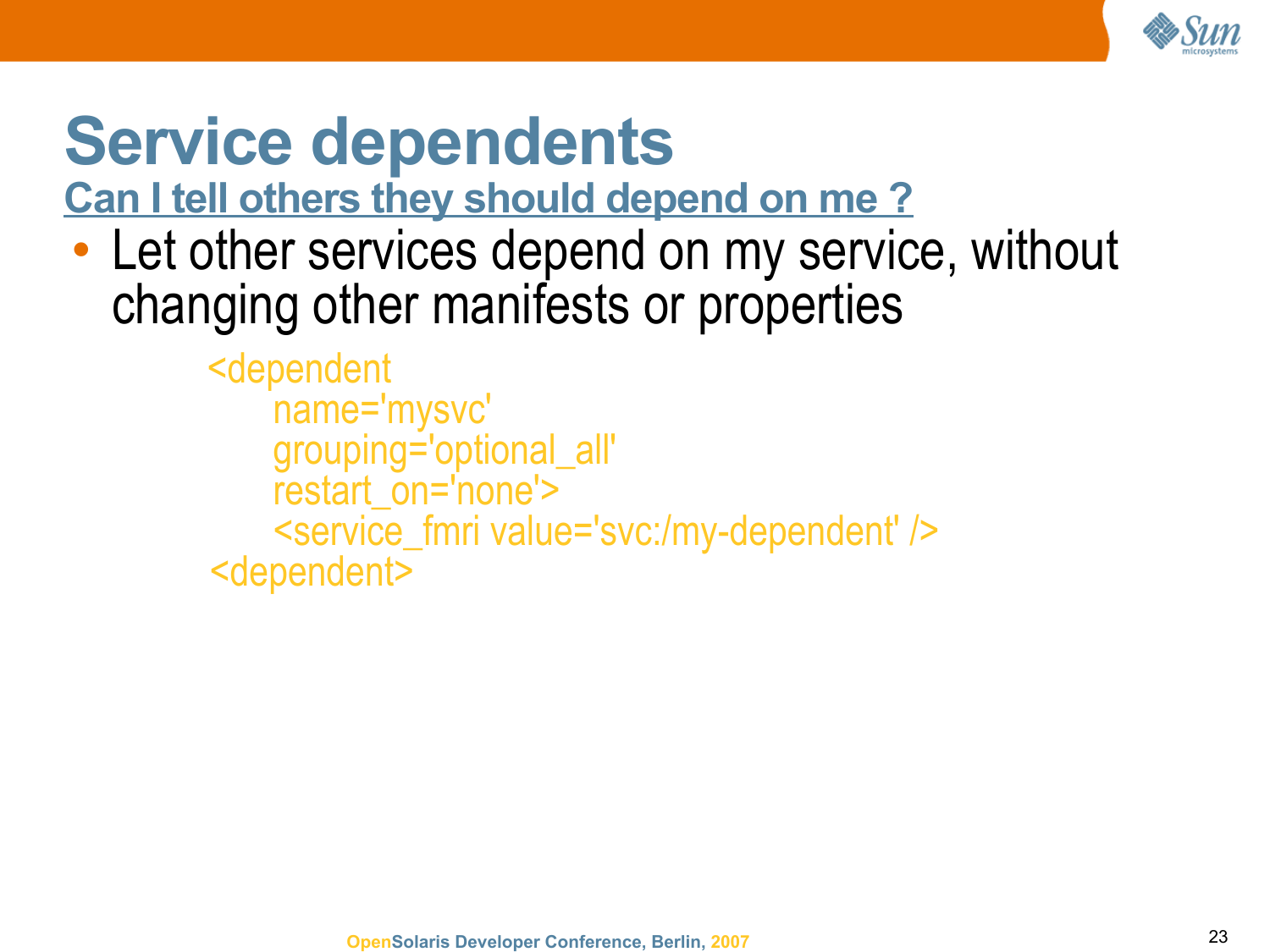

#### **Service specific authorizations Who is able to manage this service ?**

- Delegate administration of services to users
	- > action\_authorization can execute method
	- > value\_authorization can change value of existing properties
	- > modify\_authorization change, add, delete properties
- user only need later to have this auths defined in his environment see /etc/user\_attr(4)
- smf\_security(5)

 <property\_group name='general' type='framework'> <propval name='action\_authorization' type='astring' value='solaris.smf.manage.ssh' />

</property\_group>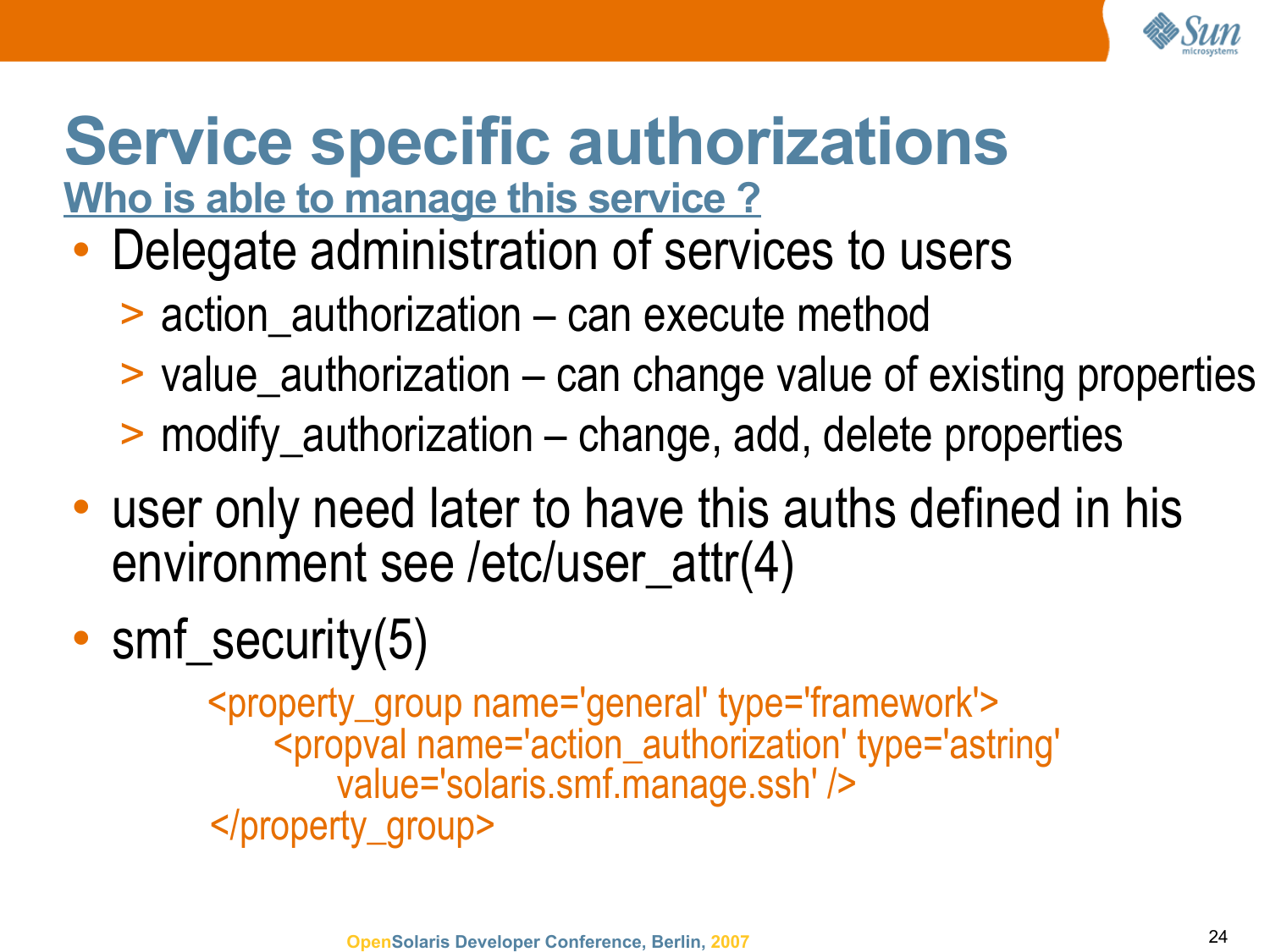

#### **Managing inetd services What about inetd-based services ?**

- inetd managed services require special setups in the manifest
- Help create on using /etc/inetd.conf, /etc/services and inetconf
	- > **inetconv -i** to import the content of inetd.conf as services
	- > **inetadm -l FMRI** to list properties
	- > **inetadm -m FMRI property-name=value** to modify properties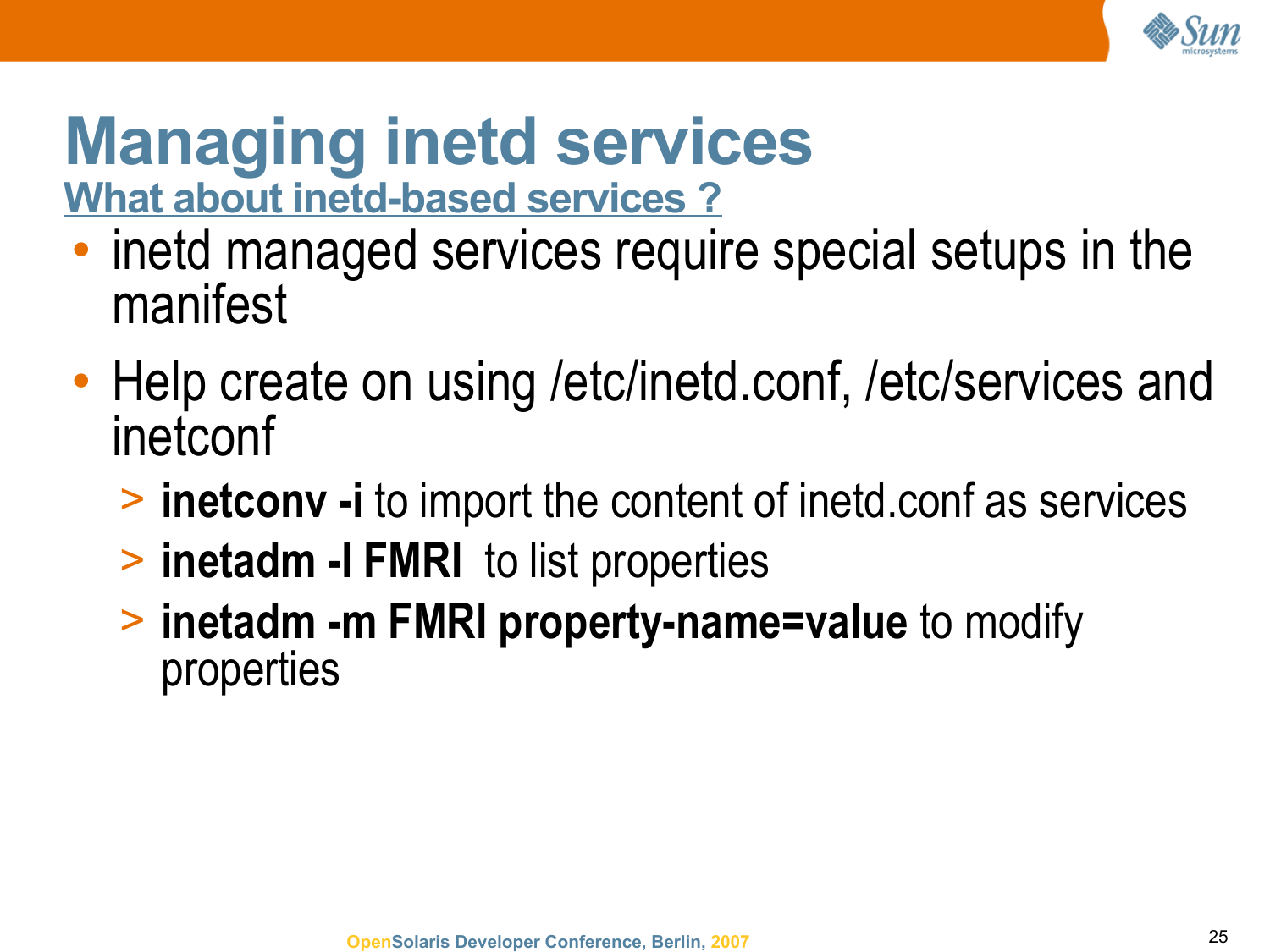

## **Basic structure service manifest**

| xml version="1.0"?<br>service_bundle SYSTEM "/usr/share/lib/xml/dtd/service_bundle.dtd.1"<br><service_bundle name="osdevcon" type="manifest"><br/><service< th=""><th></th></service<></service_bundle> |                            |
|---------------------------------------------------------------------------------------------------------------------------------------------------------------------------------------------------------|----------------------------|
| name='site/osdevcon'<br>type='service'<br>version='1'><br><create_default_instance enabled="false"><br/><single_instance></single_instance></create_default_instance>                                   | <b>General definitions</b> |
| <dependency><br/></dependency>                                                                                                                                                                          | <b>Dependencies</b>        |
| <dependent><br/></dependent>                                                                                                                                                                            | <b>Dependents</b>          |
| <exec_method><br/></exec_method>                                                                                                                                                                        | <b>Exec method</b>         |
| <property_group><br/></property_group>                                                                                                                                                                  | <b>Property groups</b>     |
| <template><br/></template>                                                                                                                                                                              | <b>Template</b>            |
| <br>                                                                                                                                                                                                    |                            |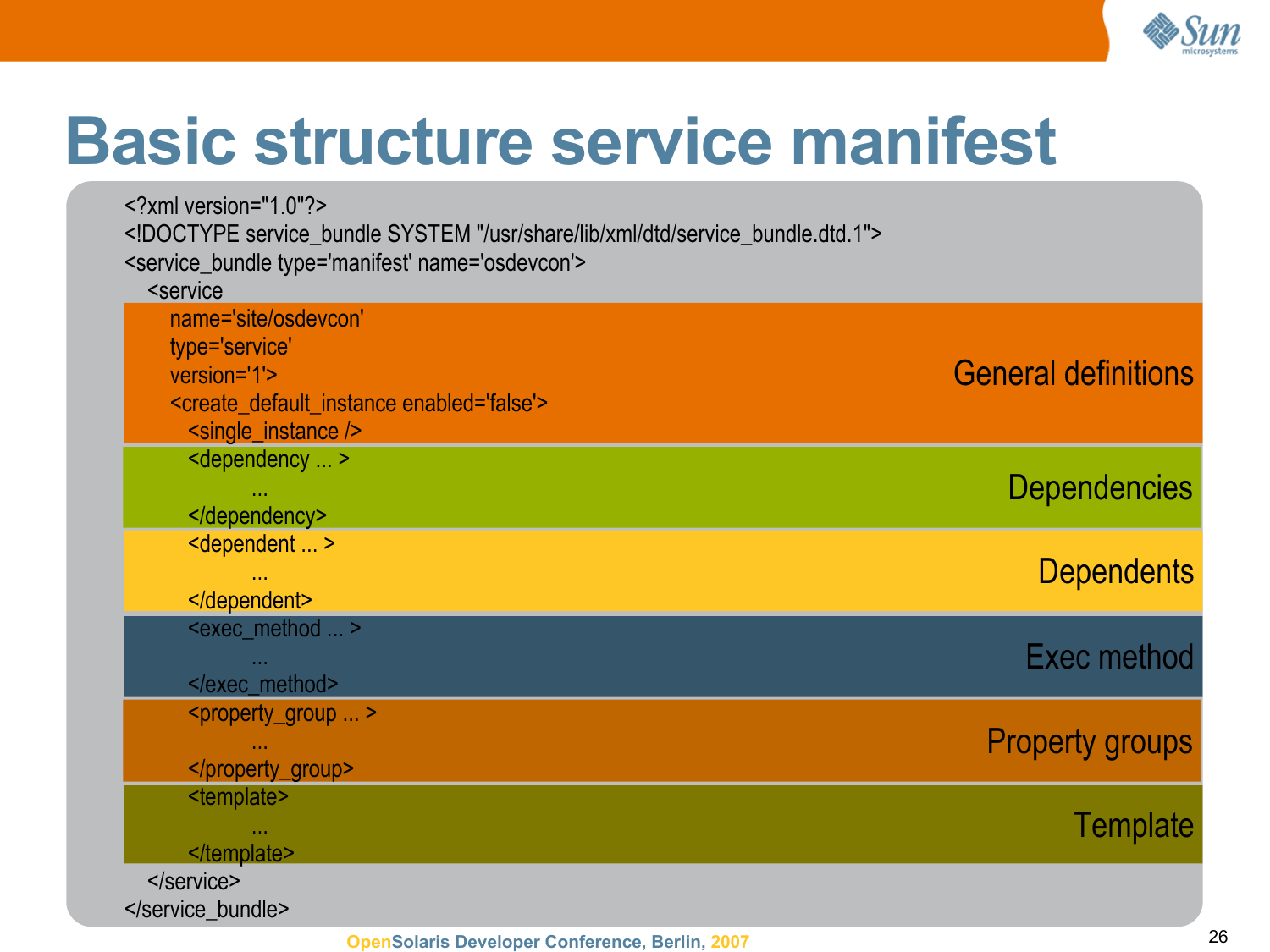

### **Roll your own service - Summary**

- cd /var/svc/manifest
- cp <manifest>.xml <manifest-new>.xml / inetconv -i
- vi <manifest-new> xml
- xmllint --noout <manifest-new>.xml
- svccfg validate <manifest-new>.xml
- svccfg import <manifest-new>.xml
- svcadm enable <service-new>
- svcs -lp <service-new>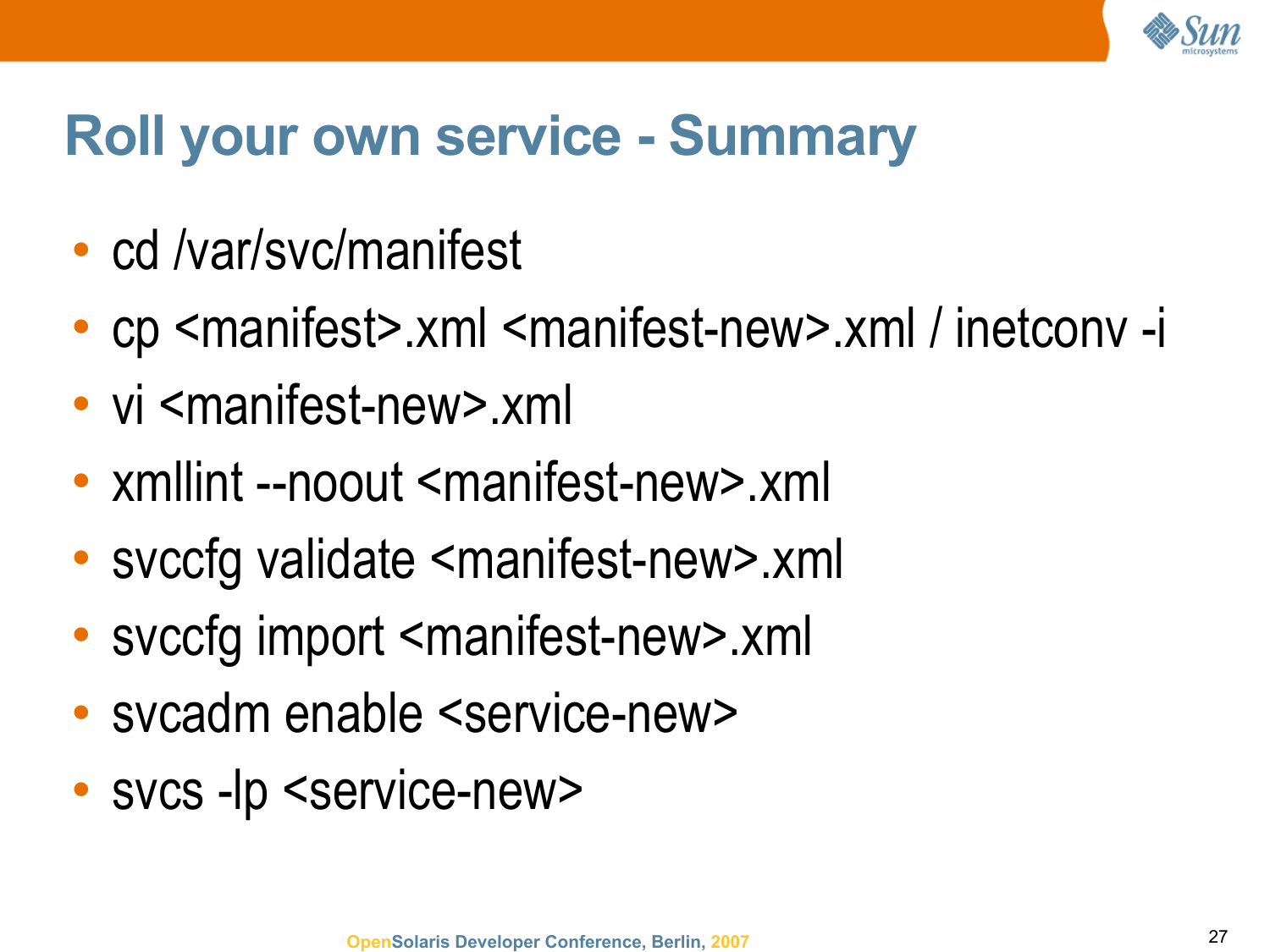

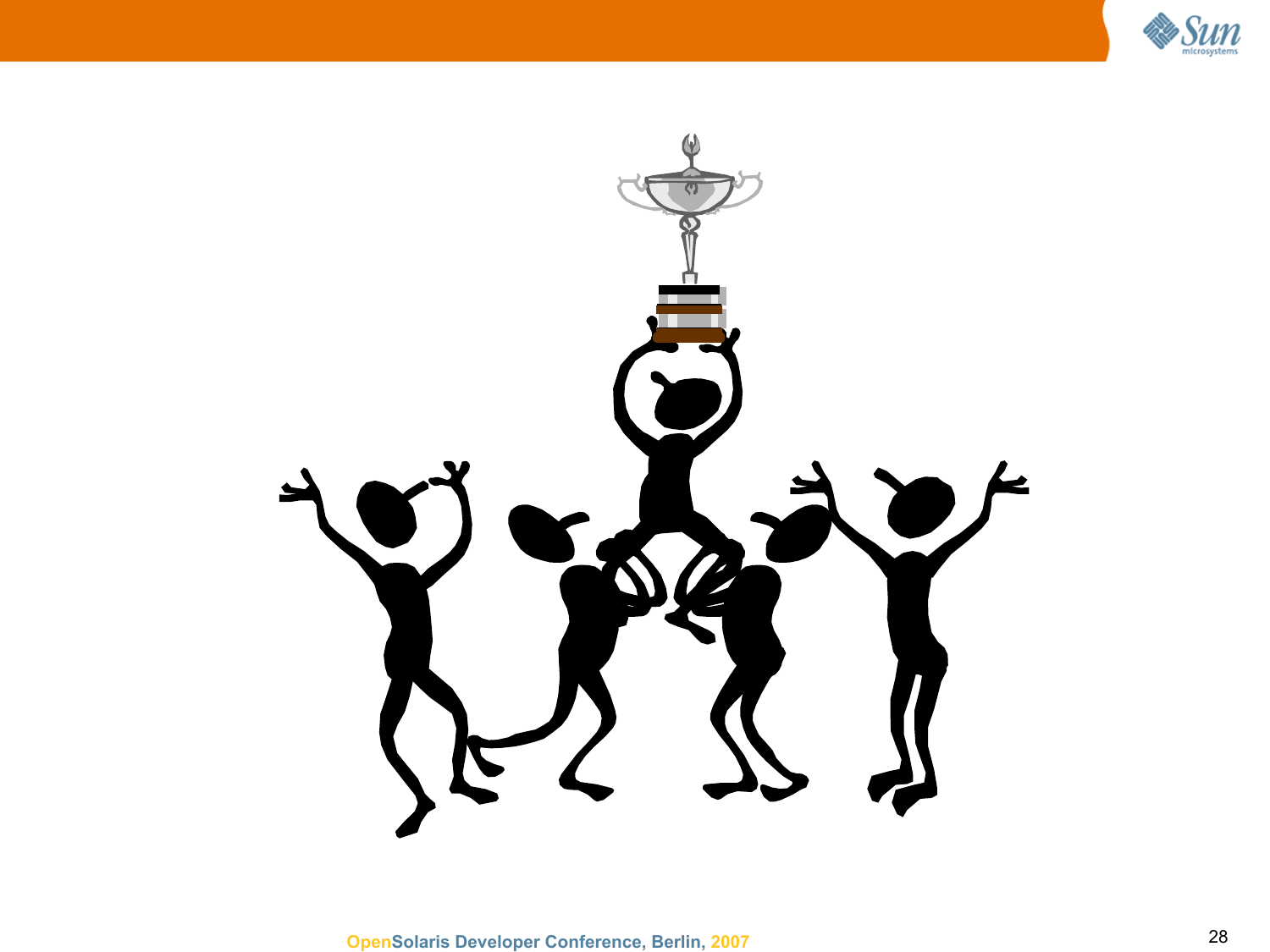

## **More Information**

• Sun Product Documentation > http://docs.sun.com/



<innovation matters> solar

- Open Solaris SMF Community > http://www.opensolaris.org/os/community/smf/
- Sun BigAdmin SMF Portal > http://www.sun.com/bigadmin/content/selfheal/
- Blogs
	- > Stephen Hahn http://blogs.sun.com/roller/page/sch
	- > Liane Praza http://blogs.sun.com/lianep/